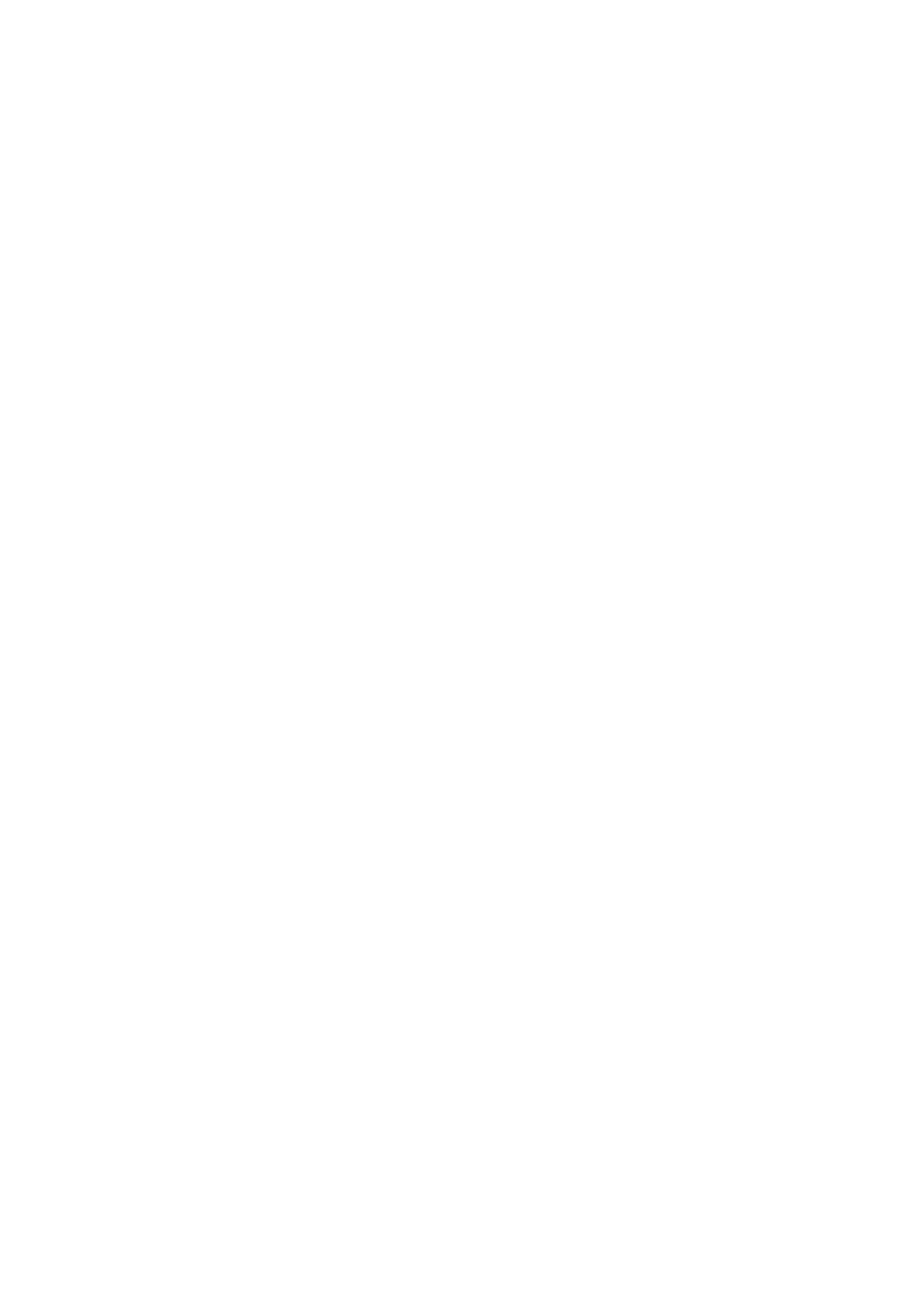

# House of Commons Defence Committee

# **Operation Isotrope: the use of the military to counter migrant crossings**

## **Fourth Report of Session 2021–22**

*Report, together with formal minutes relating to the report*

*Ordered by the House of Commons to be printed 8 March 2022*

> **HC 1069** Published on 11 March 2022 by authority of the House of Commons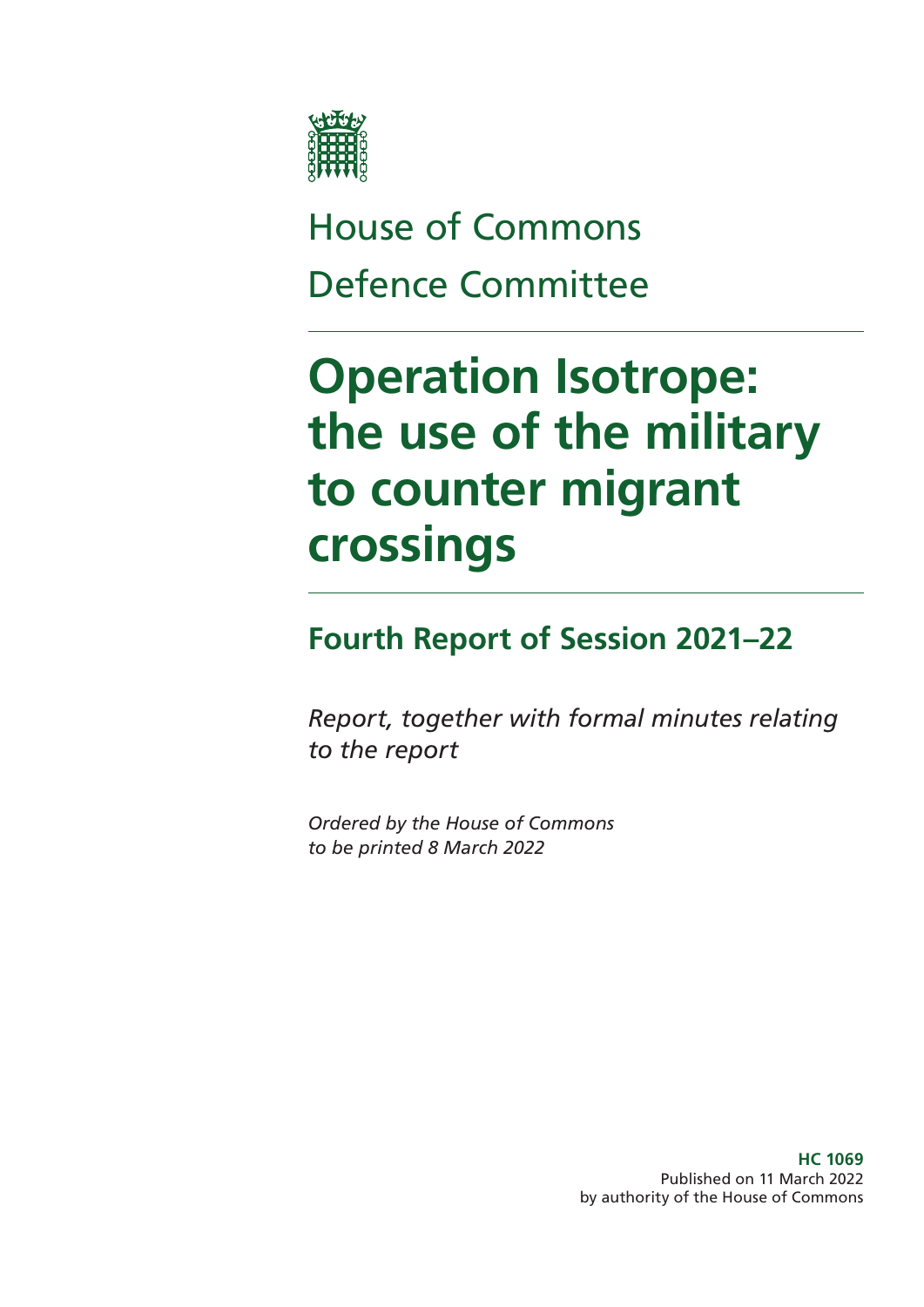#### **The Defence Committee**

The Defence Committee is appointed by the House of Commons to examine the expenditure, administration, and policy of the Ministry of Defence and its associated public bodies.

#### **Current membership**

Rt Hon Tobias Ellwood MP (*Conservative, Bournemouth East*) (Chair) Stuart Anderson MP (*Conservative, Wolverhampton South West*) Sarah Atherton MP (*Conservative, Wrexham*) Dave Doogan MP (*Scottish National Party, Angus*) Richard Drax MP (*Conservative, South Dorset*) Rt Hon Mr Mark Francois MP (*Conservative, Rayleigh and Wickford*) Rt Hon Kevan Jones MP (*Labour, North Durham*) Mrs Emma Lewell-Buck MP (*Labour, South Shields*) Gavin Robinson MP (*Democratic Unionist Party, Belfast East*) Rt Hon John Spellar MP (*Labour, Warley*) Derek Twigg MP (*Labour, Halton*)

#### **Powers**

The committee is one of the departmental select committees, the powers of which are set out in House of Commons Standing Orders, principally in SO No 152. These are available on the Internet via www.parliament.uk.

#### **Publications**

© Parliamentary Copyright House of Commons 2022. This publication may be reproduced under the terms of the Open Parliament Licence, which is published at www.parliament.uk/copyright.

Committee reports are published on the Committee's website at www.parliament.uk/defcom and in print by Order of the House.

#### **Committee staff**

Masrur Ahmed (Second Clerk), Mark Etherton (Clerk), Lucy Petrie (Committee Specialist), Sascha Sajjad (Committee Operations Officer), Eleanor Scarnell (Committee Specialist), Ian Thomson (Committee Specialist), Nigel Vinson (Committee Specialist), and Sarah Williams (Committee Operations Manager).

#### **Contacts**

All correspondence should be addressed to the Clerk of the Defence Committee, House of Commons, London SW1A 0AA. The telephone number for general enquiries is 020 7219 6168 / 3113; the Committee's email address is defcom@parliament.uk. Media inquiries should be addressed to Toni McAndrew-Noon on 075 6243 5286.

You can follow the Committee on Twitter using @CommonsDefence.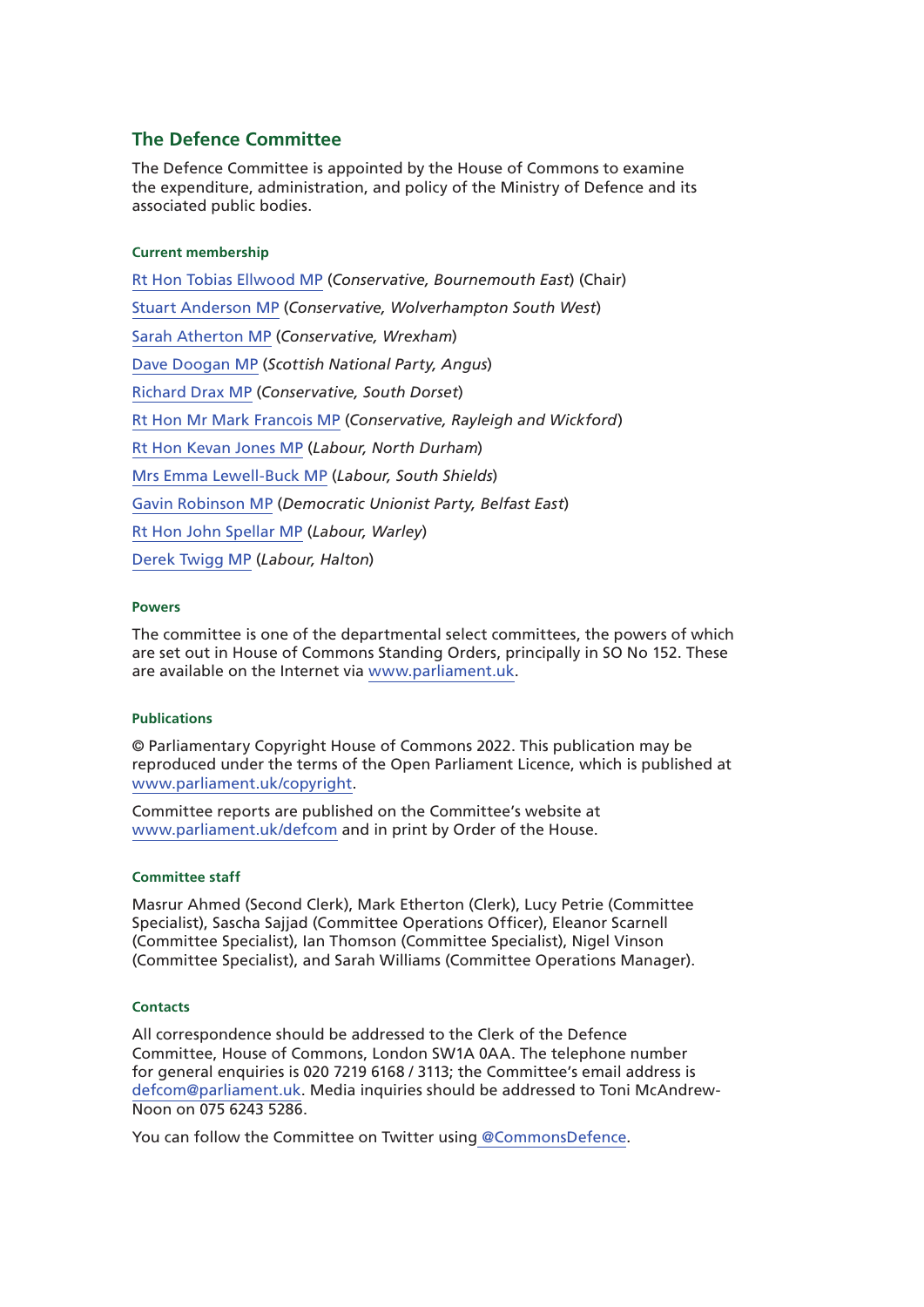### **Contents**

| <b>Summary</b> |                                                                                                                                                                                                | 3  |  |
|----------------|------------------------------------------------------------------------------------------------------------------------------------------------------------------------------------------------|----|--|
| 1              | <b>Our inquiry</b>                                                                                                                                                                             |    |  |
| $\mathbf{2}$   | <b>Migrant crossings of the Channel</b>                                                                                                                                                        | 6  |  |
|                | Scale of the problem                                                                                                                                                                           | 6  |  |
|                | Border Force assets and efforts in countering small boats in the Channel                                                                                                                       | 7  |  |
|                | Co-ordination of institutions and agencies involved in countering small boats                                                                                                                  | 8  |  |
|                | Previous military engagement in countering small boats in the Channel                                                                                                                          | 10 |  |
| 3              | <b>Details of the Government's plan</b>                                                                                                                                                        | 12 |  |
|                | What should the role of the Navy be in countering migrant crossings of the<br>Channel?                                                                                                         | 12 |  |
|                | What was the process that led to the decision to start the operation and was<br>the National Security Council involved? How does this fit within the terms of the<br><b>Integrated Review?</b> | 13 |  |
|                | What are the operational and political (A) reporting arrangements and (B)<br>associated chain of command, up to and including Cabinet?                                                         | 13 |  |
|                | What capabilities do the Armed Forces, particularly the Royal Navy, bring that<br>were not available to the Border Force?                                                                      | 14 |  |
|                | Is this a permanent move of Border Force policy from Home Office to MOD and<br>will the budget be moved accordingly?                                                                           | 15 |  |
|                | What assets will be engaged (including personnel and the military estate)? Will<br>the Army and the RAF be involved?                                                                           | 15 |  |
|                | What will the protocols be? Under what legal basis is the operation taking place?                                                                                                              | 16 |  |
|                | What military engagement and cooperation will there be with the French armed<br>forces and civilian authorities?                                                                               | 17 |  |
|                | What is the potential impact on other Defence commitments?                                                                                                                                     | 17 |  |
|                | What role will the private sector play, for example in the supply of equipment and<br>crew? And under what rules will they operate?                                                            | 17 |  |
|                | What consideration will be given to training the Border Force to take over<br>operations?                                                                                                      | 18 |  |
|                | How long is the operation expected to last? How will its success be measured?<br>How will mission creep be prevented?                                                                          | 18 |  |
| 4              | <b>Criticism of the policy</b>                                                                                                                                                                 | 19 |  |
|                | Lack of clarity                                                                                                                                                                                | 19 |  |
|                | Objectives                                                                                                                                                                                     | 19 |  |
|                | Timelines and measurement of success                                                                                                                                                           | 20 |  |
|                | Responsibility                                                                                                                                                                                 | 21 |  |
|                | Use of 'pushback'                                                                                                                                                                              | 22 |  |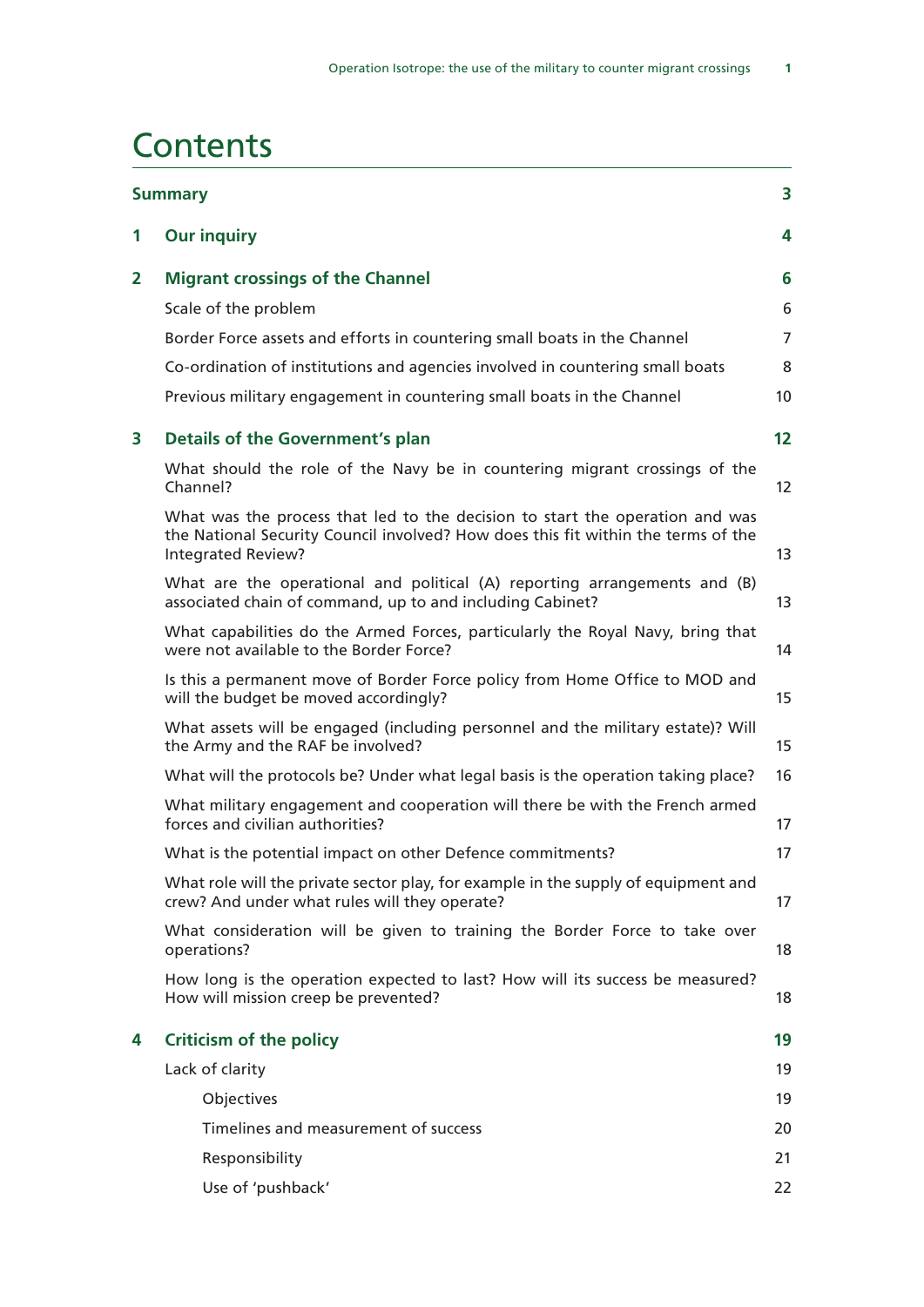|   | Availability of Royal Navy assets and the potential impact on other Defence |    |
|---|-----------------------------------------------------------------------------|----|
|   | commitments                                                                 | 23 |
|   | <b>Engagement with France</b>                                               | 24 |
|   | Long-term impact, including budgetary responsibility                        | 25 |
|   | Reputational risk                                                           | 26 |
| 5 | <b>Conclusions</b>                                                          | 28 |
|   | <b>Conclusions and recommendations</b>                                      |    |
|   | <b>Formal minutes</b>                                                       |    |
|   | <b>Witnesses</b>                                                            |    |
|   | <b>Published written evidence</b>                                           |    |
|   | List of Reports from the Committee during the current Parliament            |    |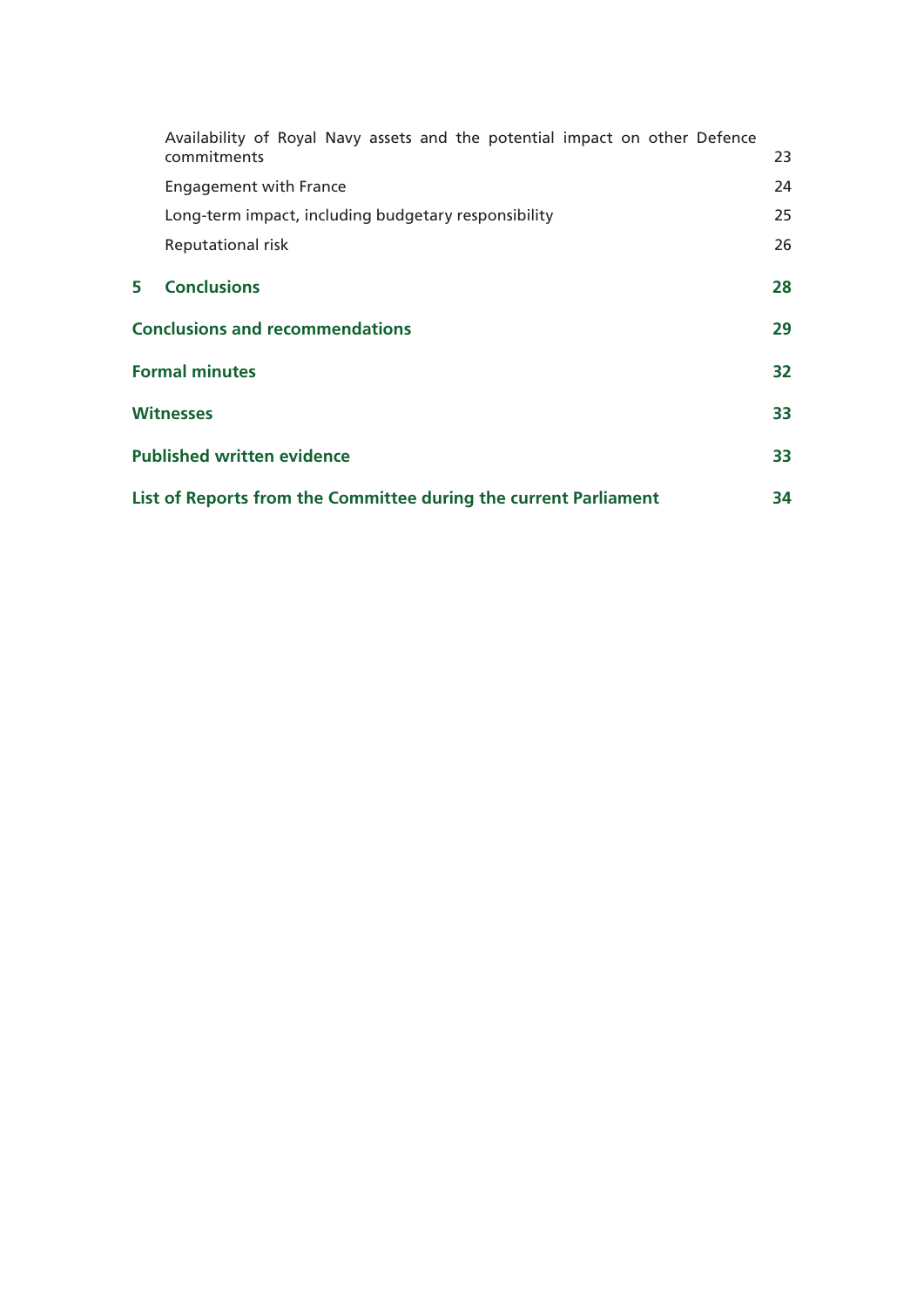### Summary

This Report focuses on a narrow issue - the announcement that the Royal Navy would be responsible for the operation to counter small boats crossing the Channel. Following the announcement, we sought clarity on the role which would be played by the Royal Navy, the assets which it would use and the details of strategic and operational responsibility. The Government has failed to provide that clarity. Furthermore, during this short inquiry we have heard numerous criticisms of the aspects of the operation which the Government has publicly announced.

We conclude that there are valid concerns about the objectives, the timeline and the measures for success of the operation. The impact which the operation could have on the Royal Navy's budget and the availability of its ships and personnel is worrying particularly at a time when the tasks of the Royal Navy are increasing. There are also potential impacts both on the Navy's reputation and its relationship with its French counterpart. In short, this policy announcement was premature and the decisionmaking behind the policy is flawed.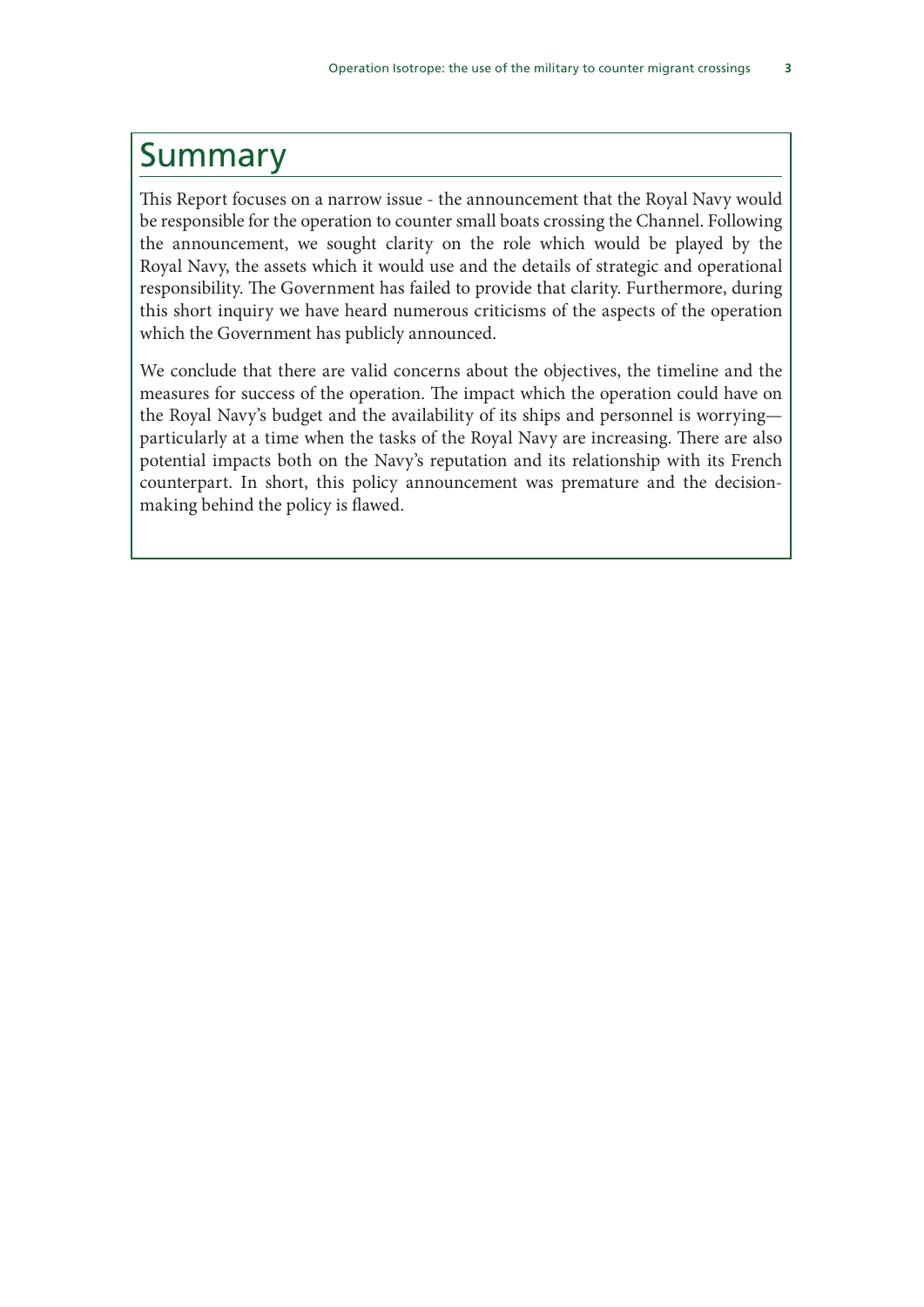## **1** Our inquiry

1. This was an inquiry in response to an announcement to the media of proposed Government policy on 16 January 2021: 'Boris Johnson calls in military to stem flow of migrants'.<sup>1</sup> The announcement suggested that UK military assets would be used to counter migrants crossing the Channel in small boats, called Operation Isotrope. Given the lack of detail, an Urgent Question was granted in the House of Commons on 18 January 2022 (repeated in the House of Lords on 20 January 2022). Unsatisfied with the information provided to members of the House (and therefore the wider UK public), we decided to undertake a short inquiry.

- 2. Our inquiry was intended to examine the following questions:
	- What should the role of the Navy be in countering migrant crossings of the Channel?
	- What was the process that led to the decision to start the operation and was the National Security Council involved? How does this fit within the terms of the Integrated Review?
	- What are the operational and political (A) reporting arrangements and (B) associated chain of command, up to and including Cabinet?
	- What capabilities do the Armed Forces, particularly the Royal Navy, bring that were not available to the Border Force?
	- Is this a permanent move of Border Force policy from Home Office to MOD and will the budget be moved accordingly?
	- What assets will be engaged (including personnel and the military estate)? Will the Army and the RAF be involved?
	- What will the protocols be? Under what legal basis is the operation taking place?
	- What military engagement and cooperation will there be with the French armed forces and civilian authorities?
	- What is the potential impact on other Defence commitments?
	- What role will the private sector play, for example in the supply of equipment and crew? And under what rules will they operate?
	- What consideration will be given to training the Border Force to take over operations?
	- How long is the operation expected to last? How will its success be measured? How will mission creep be prevented?

3. We took evidence from Vice-Admiral Sir Charles Montgomery KBE, a former Second Sea Lord and Chief of the Border Force, and Commander Tom Sharpe OBE, a former warship captain. We would like to take this opportunity to thank them for the invaluable

1 The Times, Boris Johnson calls in military to stem flow of migrants, 16 January 2022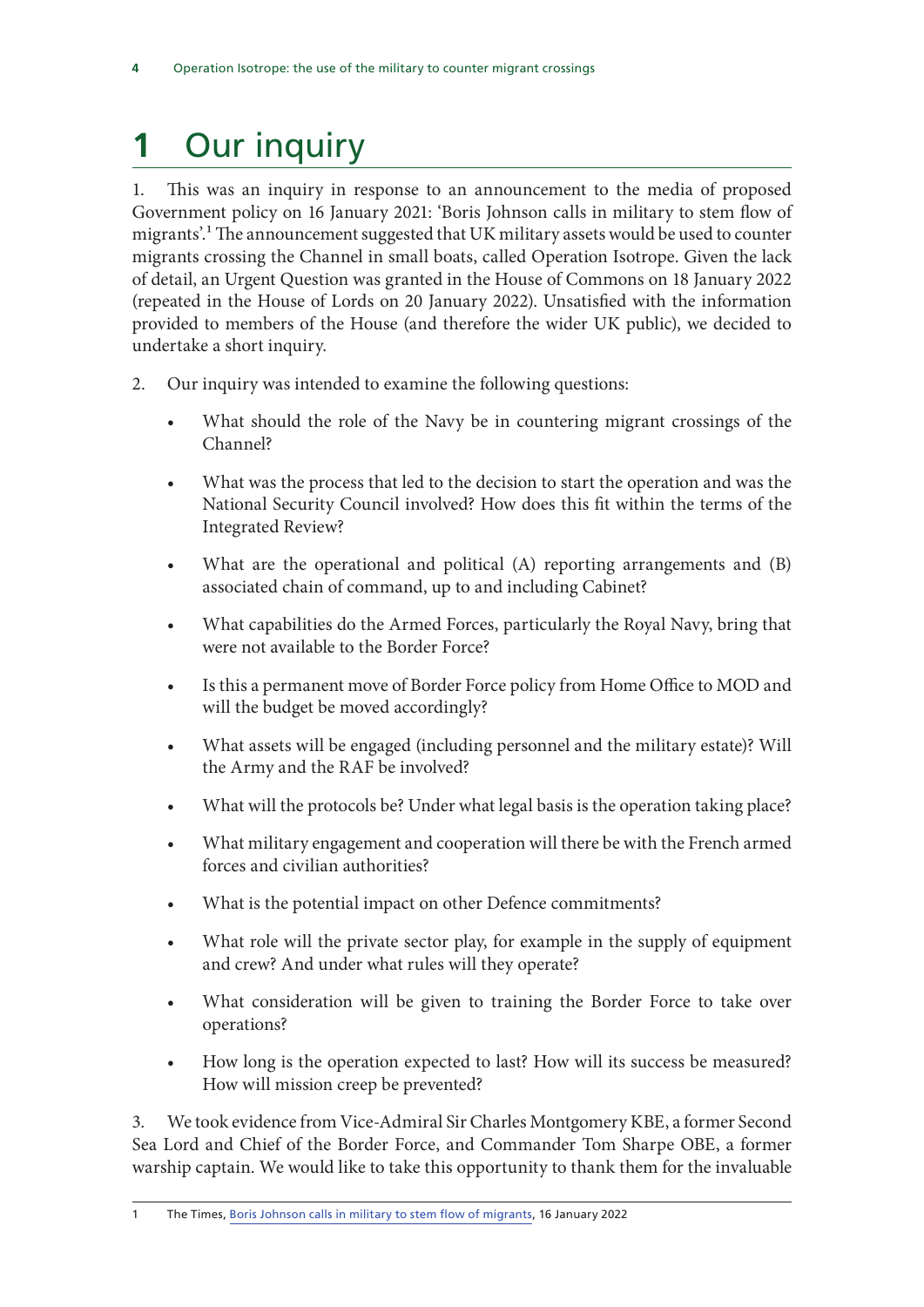insight which they provided. We would also like to thank all of those who provided written evidence to the inquiry. We invited Ministers and officials from both the Ministry of Defence and the Home Office to give evidence to this inquiry. Neither Department took up the invitation. The motivation for refusing to provide evidence appears to be a lack of agreement between the different Departments as to what the military's role will be. We draw this conclusion from the differing responses by the Minister for Armed Forces to the January UQ and those by the Home Secretary to the Home Affairs Select Committee on 2 February 2022. The differences in the information presented were subtle but enlightening.

4. **The announcement of this policy appears to have been made prematurely. When the Government has been asked for details, it has consistently responded that these were being worked out. Announcing a policy before finalising the details is bad practice, particularly when that policy area is so sensitive. We question why such a premature announcement was made.**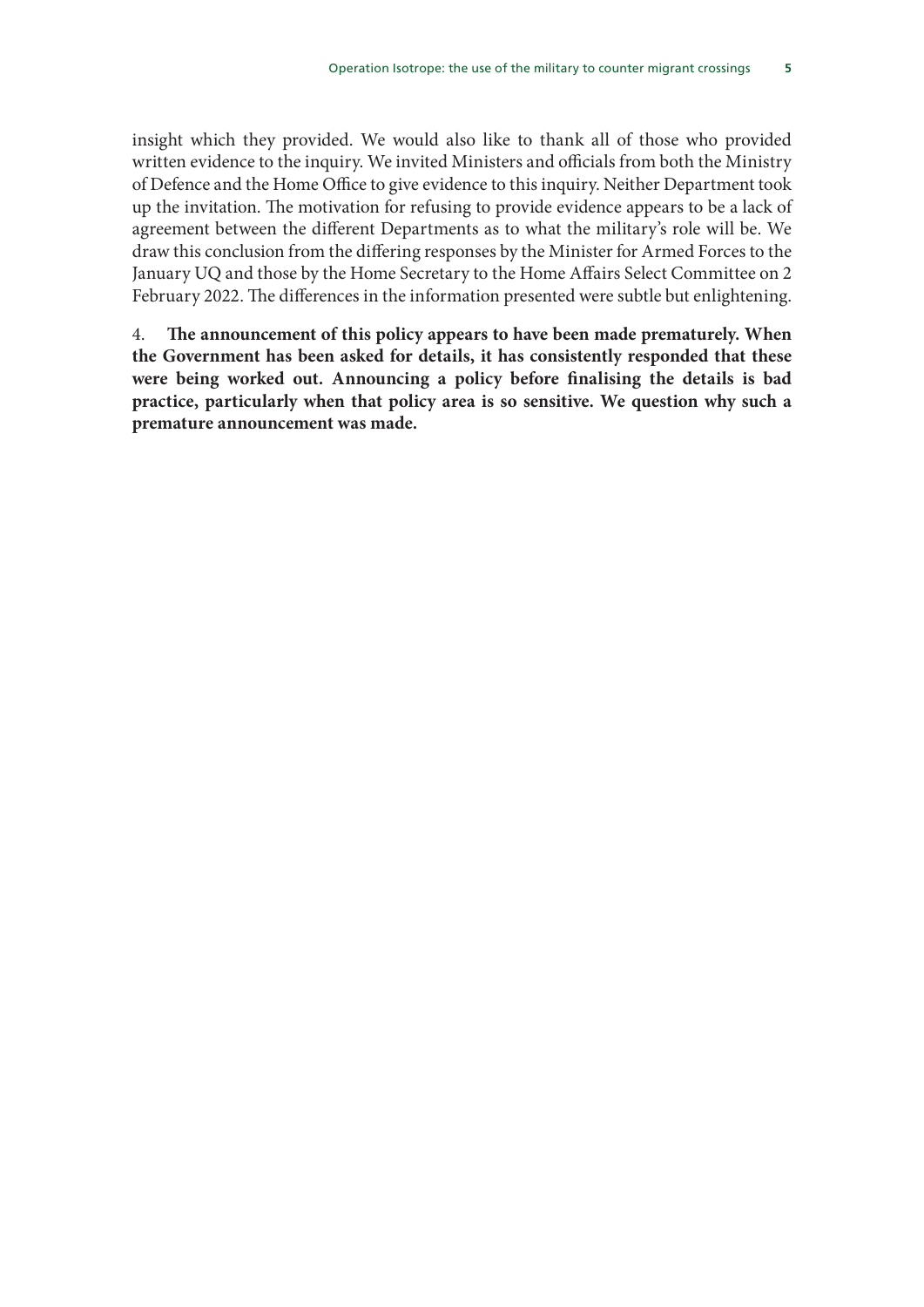## **2** Migrant crossings of the Channel

#### **Scale of the problem**

5. Since 2018 increasing numbers of people have sought to enter the UK via small boats crossing the English Channel. On 28 December 2018 the then Home Secretary, Rt Hon. Sajid Javid MP, declared a "major incident" in response to attempts by at least 221 people to cross the Channel by small boat between 1 November and 27 December.<sup>2</sup> Following this, and alongside enhanced co-operation between UK agencies and between the UK and French governments, two Border Force cutters were for a time redeployed to the Channel.<sup>3</sup> These enforcement activities had two objectives: securing the border and preventing deaths in the "world's busiest shipping lane".4 Police were reported to have likened the attempt to cross the Channel in a small boat to "trying to cross the M25 at rush hour on foot".<sup>5</sup>



Source: HM Government, New Plan for Immigration: policy statement, March 2021

• In the summer of 2020, the number of people crossing the English Channel in small

boats reached record levels, with **8,500** people arriving this way that year. Other routes 6. Despite these efforts, the numbers crossing the Channel have continually increased. The growth has been attributed by the Government to investment by the UK and French governments in securing Eurotunnel and the ports of Calais and Coquelles, which had driven migrant traffic away from the ports and on to the beaches of northern France.<sup>6</sup> A **32% 14%**  small boats rose from 11% to 50% of the total in the same period.8 total of 8,461 people arrived across the Channel in the whole of 2020.<sup>7</sup> According to UK mber of people arriving in Government figures, whilst the number of people arriving in the UK clandestinely rose only slightly between 2019 and 2020, the proportion of those arriving by crossings in

4 The Guardian, Two Border Force cutters redeployed to English Channel, says Sajid Javid, 31 December 2018 5 BBC, Channel migrants: Home secretary declares major incident, 28 December 2021

<sup>2</sup> BBC, Channel migrants: Home secretary declares major incident, 28 December 2021

<sup>3</sup> HM Government Press release: Home Secretary bolsters Border Force fleet in the Channel, 31 December 2018

<sup>6</sup> Oral evidence taken before the Home Affairs Committee on 3 September 2020, HC (2020–21) 705, Q11 [Chair]

<sup>7</sup> Letter from the Home Secretary to the Chair of the Home Affairs Committee, 26 March 2021

<sup>8</sup> HM Government, New Plan for Immigration: policy statement, March 2021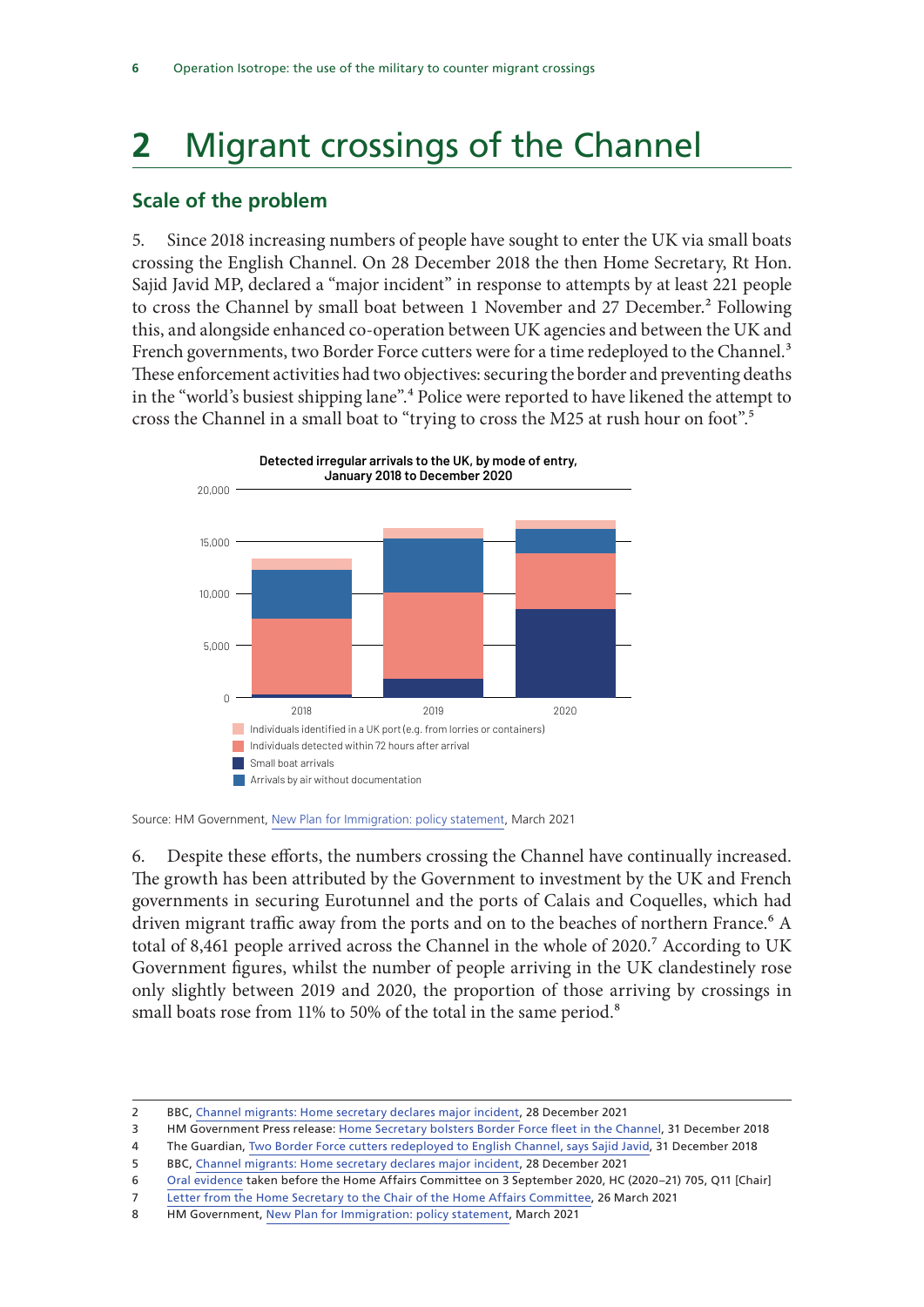7. In 2021 the numbers crossing continued to increase rapidly. In November 2021, the Minister for Justice and Tackling Illegal Migration, Tom Pursglove MP, told the Home Affairs Committee that there had been "over 23,000 arriving on small boats" so far in 2021 and that:

> we are seeing that small boat arrivals are becoming the route of choice for facilitations by evil criminal gangs. These smugglers are becoming more audacious. We are seeing risky behaviours. We are seeing bigger boats being deployed. We are seeing a wider array of crossings originating from a wider stretch of coastline. For example, in the earlier days of this happening, we were seeing crossings being mounted from around a 50-kilometre stretch of coastline. We are now seeing that from a much wider stretch of coastline, around 200 kilometres. That is very troubling. We have seen small boats being deployed rather than the use of other clandestine routes that were more common in the past.<sup>9</sup>

8. It has since been reported that 28,395 migrants crossed the Channel throughout the year 2021.<sup>10</sup> This is 100 times larger than the total which prompted the then-Home Secretary to declare a major incident in 2018. The Minister told the Home Affairs Committee that of the over 23,000 individuals arriving via small boats in the period January–November 2021, five had been returned to other countries. $11$ 

#### **Border Force assets and efforts in countering small boats in the Channel**

9. In response to a written question in the House of Lords on the Border Force's maritime assets, the Home Office said

> Border Force Maritime Command's fleet includes five cutters and six coastal patrol vessels as well as niche capability in the form of tactical watercraft (TWC) and dedicated mobile RHIB [Rigid Hull Inflatable Boat] capability. Each cutter carries a jet driven RHIB capable of delivering a boarding team. The type of asset deployed will reflect the operational task and may be deployed as a standalone asset or as a combination, to allow for a broad range of tactical options, that can respond to a specific threat or event.

The reply went on to note that:

Border Force Vessels undertake strategic patrols, tactical surveillance and enforcement activity in support of Border Force and other government agencies providing a law enforcement capability at sea.

As a minimum a Cutter and two CPV's will be permanently deployed to the south east to the 30-mile stretch of coast covering the Dover Straits with additional vessels deployed as operationally required.<sup>12</sup>

<sup>9</sup> Oral evidence taken before the Home Affairs Committee on 17 November 2021, HC (2021–22) 194, Q671; Q675 [Chair]

<sup>10</sup> Sky News, Migrant crossings: 2021 marks record year with more than 28,300 people entering UK via English Channel, 4 January 2022

<sup>11</sup> Oral evidence taken before the Home Affairs Committee on 17 November 2021, HC (2021–22) 194, Q699 [Chair]

<sup>12</sup> PQ HL2132 [Shipping] 29 July 2021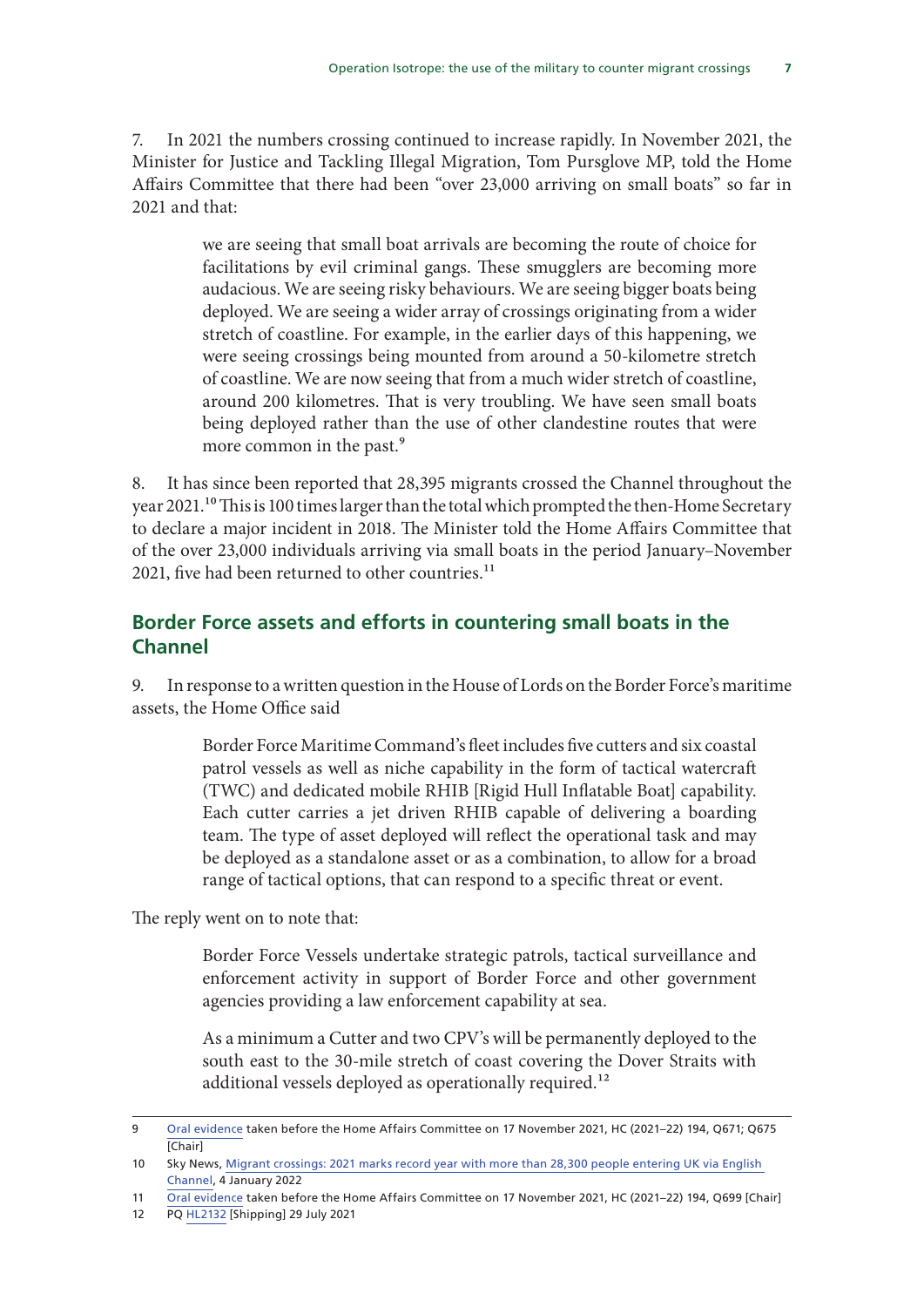10. In evidence to the Home Affairs Select Committee in the session on 17 November 2021 the Clandestine Channel Threat Commander detailed the aerial operation:

> There is a very comprehensive aerial surveillance operation that we deploy on a day-to-day basis. That comprises two UAVs or drones. They are the first to fly beyond visual line of sight in civilian airspace in the UK. We also have up to three, and sometimes four, piloted aircraft that fly as well. It is extremely comprehensive. The drones themselves normally fly five days out of seven. When they are not flying, we have a number of other alternatives provided by the Maritime and Coastguard Agency and private contractors.<sup>13</sup>

11. Border Force's current fleet of five Cutters and six Coastal Patrol Vessels is due to be replaced, with the Spending Review '21 allocating £74mn to the project.<sup>14</sup> Further details are likely to be announced in the forthcoming National Shipbuilding Strategy refresh but in September 2021, The Times reported that procurement might go further than the Cutters and CPVs:

> A Home Office procurement document has revealed a list of equipment being ordered for Border Force. It includes £18 million on military-grade drones to monitor the Channel, £35 million on search dogs that can detect human bodies at border controls in northern France and £1 million on "emergency transport for staff and illegal migrants". The biggest single spending commitment is £200 million on the "replacement of existing cutter fleet". Border Force has five cutters but they are all at least 17 years old and are regularly out of service for repair.

> The Home Office confirmed that it had revised up its estimated cost for replacing the fleet from £50 million to £200 million but said the figures could change. It said the upgrade was not related to current or future operations. A spokesman said that planning for the new cutter fleet was in its early stages.<sup>15</sup>

**In line with our general policy on shipbuilding, we call on the Home Office to ensure that any new vessels are built in British yards, to ensure national capacity is maintained**.

#### **Co-ordination of institutions and agencies involved in countering small boats**

12. The 2014 National Strategy for Maritime Security identified 26 different UK Government and Devolved Administration departments or agencies as having roles and responsibilities in maritime security, including the Royal Navy, Border Force, the Police Service, Marine Scotland, the Marine Management Organisation and the Maritime and Coastguard Agency. In 2020 a new umbrella organisation, the Joint Maritime Security Centre, subsumed the two previous coordination bodies (the National Maritime Information Centre and the Joint Maritime Operations Coordination Centre) with the aim of providing the UK with one dedicated 'centre of excellence' of maritime security. The Government notes that:

<sup>13</sup> Oral evidence taken before the Home Affairs Committee on 17 November 2021, HC (2021–22) 194, Q705 [Gary **Sambrookel** 

<sup>14</sup> PQ 75042 [UK Border Agency: Patrol Craft] 18 November 2021

<sup>15</sup> The Times, Channel crossings: Border Force fleet to get £200m upgrade, 11 September 2021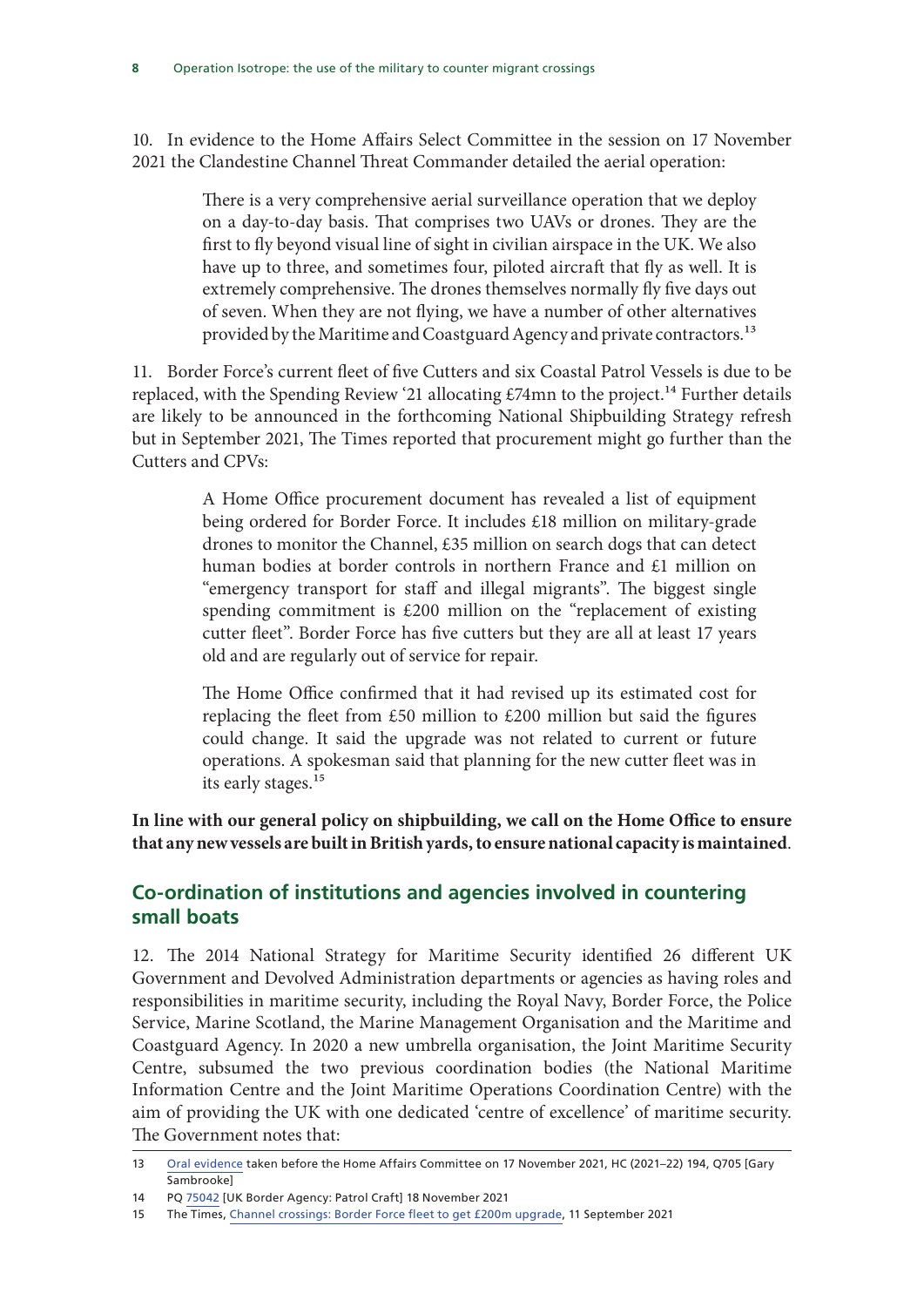The monitoring and protection of UK waters is a priority for maritime security leads across Whitehall including the Ministry of Defence, Home Office and the Department. As part of this joined up, multilayered approach, the Joint Maritime Security Centre (JMSC) monitors UK waters using a range of maritime domain awareness technology such as sensors, radar and aerial surveillance.<sup>16</sup>

13. It appears that the JMSC coordinates the response to maritime threats:

The Joint Maritime Security Centre (JMSC) is the multi-agency organisation responsible for ensuring the UK maintains its understanding of the UK maritime domain and develops the cross-government coordination frameworks to respond to threats to security, law and order, and the marine environment. The Department for Transport, Ministry of Defence and Home Office are the major financial contributors to JMSC but, mirroring its multi-agency remit, funding is also provided by a range of other Whitehall departments and agencies with maritime security interests. Cross-Whitehall governance structures are in place to oversee the strategic direction and financial management of JMSC at both official and Ministerial level.<sup>17</sup>

14. The JMSC website states that its Operations Centre uses "cutting edge technology to provide 24/7 monitoring of UK waters". Its team of staff, drawn from across government, can "swiftly identify maritime security incidents and enable the effective coordination of the UK's aerial and at-sea assets to respond". In addition, the JMSC acts as a "central point of UK maritime expertise and understanding" which is able to assist government departments and agencies in their policy and decision making. The website also notes that JMSC works with other states and key international organisations to "support information sharing, relationship development and capacity building efforts". The Centre is tasked with delivering:

> a central point of operational expertise in a holistically designed UK maritime security system

> fused information, data and capability to provide a coherent maritime domain awareness picture on which to develop the UK's maritime threat assessments and response protocols

leadership of cross government security planning and exercising

effective coordination of the UK's maritime assets and technological capabilities to maximise operational impact and efficiency

maritime security co-ordination across the UK's devolved administrations, and the Crown Dependencies

support to Global Britain by providing world leading expertise in maritime domain awareness and security to the UK's international partners<sup>18</sup>

<sup>16</sup> PQ HL545 [Territorial Waters: Protection] 4 June 2021

<sup>17</sup> PQ 258 [Joint Maritime Security Centre] 17 May 2021

<sup>18</sup> Gov.uk: Joint Maritime Security Centre, accessed 2 March 2022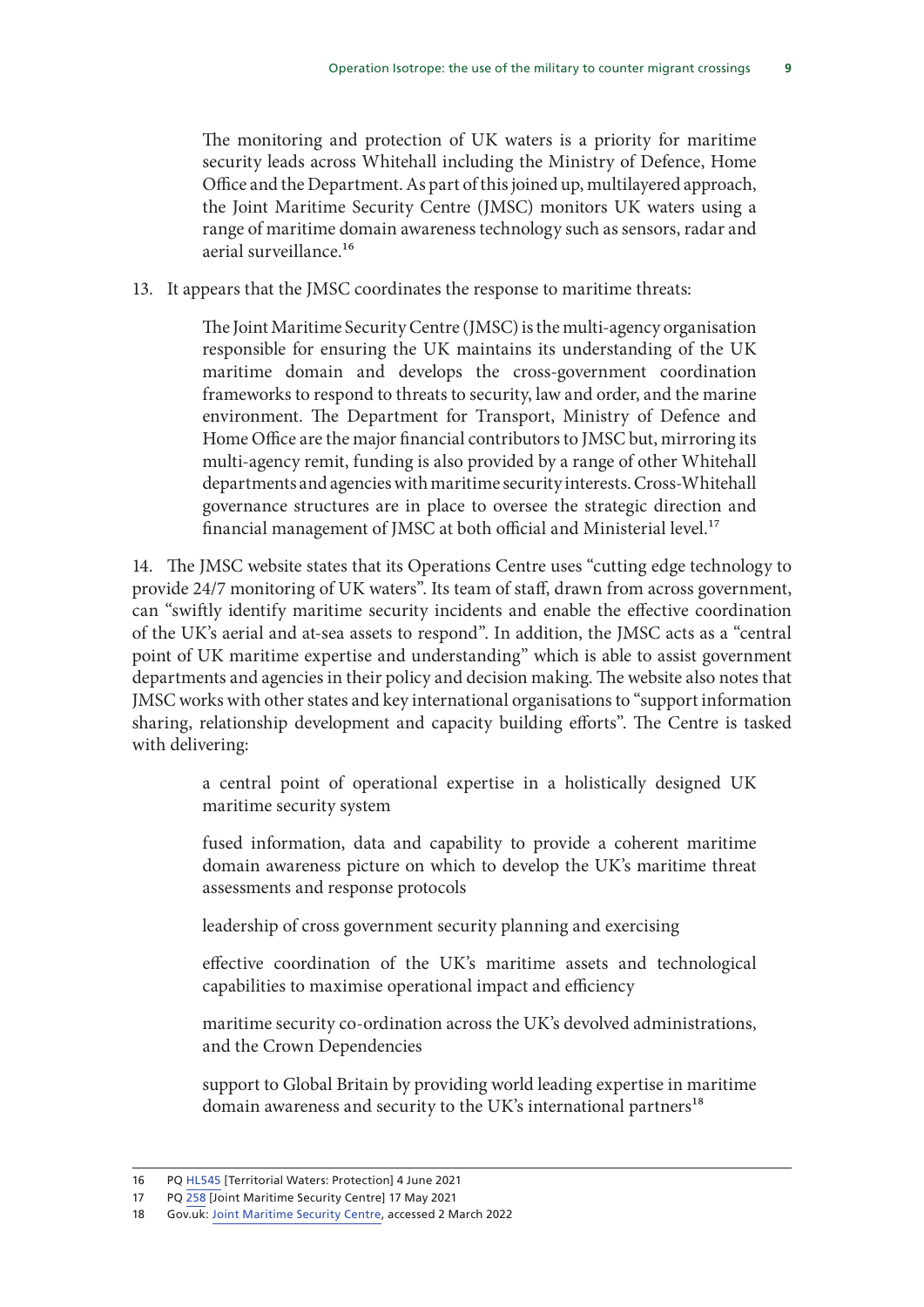15. The Joint Maritime Security Centre is led by a Director, currently Christopher Chant, a former Programme and Project Director at DfID, with a senior leadership team drawn from the Royal Navy, Ministry of Defence, Border Force and the Marine Management Organisation. In addition the JMSC is supported by:

> Counter Terrorism Police, the Department for Transport, the Foreign, Commonwealth and Development Office, the Home Office, HM Coastguard, HM Revenue and Customs, and the National Crime Agency, Royal Navy, the Marine Management Organisation, and Marine Scotland.<sup>19</sup>

The current Clandestine Channel Threat Commander at the Home Office was previously Director of the JMSC.<sup>20</sup>

#### **Previous military engagement in countering small boats in the Channel**

16. The military have previously provided support to the Home Office in relation to small boats crossing the Channel on several occasions. In these instances the support was provided under 'Military Aid to Civil Authorities' (MACA<sup>21</sup>). MACA is only supposed to be employed when:

- a) The civil authority has all or some capability, but it may not be available immediately;
- b) The urgency of the task needs rapid external support;
- c) The civil authority lacks the capability to fulfil the task and it would be unreasonable or too expensive to expect one to be developed;
- d) There is a definite need to act and the tasks the armed forces are being asked to perform are clear; and
- e) Mutual aid and commercial alternatives have been discounted.<sup>22</sup>

The civil authorities are responsible for funding the costs incurred when MACA is used. For instance, when the Home Office's MACA request resulted in HMS Mersey being deployed in the English Channel in January 2019—the Home Office funded the £20,000 per day running costs (which included the full crew and items such as maintenance, fuel and other costs incurred as a result of conducting this activity). $^{23}$ 

17. The Home Office again requested MOD assets and support under MACA in summer 2020. This led to the deployment of an "A400M Atlas transport aircraft; subsequently

<sup>19</sup> Ibid.

<sup>20</sup> HM Government Press release: Home Secretary appoints small boat commander, 9 August 2020

<sup>21</sup> MACA is the help and support provided by the Armed Forces to authorities in the UK, like the Police, NHS or local authorities. The government can call on the military to assist at times of need, to share the burden on civil organisations. MACA may include assisting other government departments with urgent work of national importance such as responding to emergencies, maintaining supplies and essential services.

<sup>22</sup> Ministry of Defence, Military Aid to Civil Authorities (MACA): 5 things you should know, 15 December 2021

<sup>23</sup> PQ 2058 2 [HMS Mersey: English Channel] 10 January 2019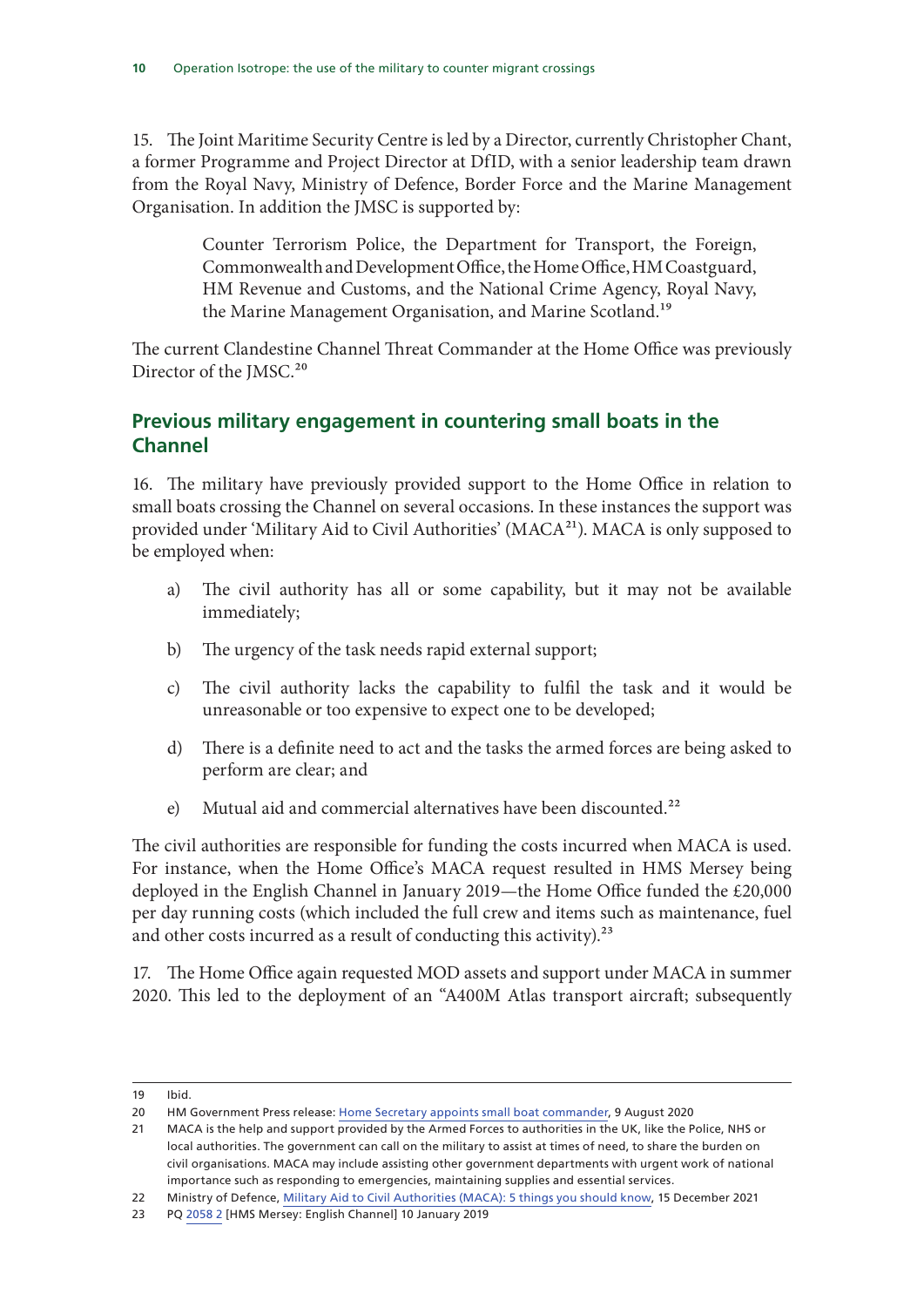replaced by P8-Poseidon MRA1 marine patrol aircraft and Shadow R1 surveillance aircraft<sup>"24</sup> in August 2020. In September and October 2020 a Watchkeeper drone was deployed in support of the Border Force. Evidence we have received notes that:

> The drones were only permitted to fly in areas covered by temporary airspace restrictions. It is clear that Watchkeeper's contribution to operations in the Channel was minimal<sup>25</sup>

18. In September 2021, the Minister for Armed Forces told the House that UK Defence had "collaborated with the Home Office on countering illegal migration issues in the English Channel for over a year" and that the military had:

> provided a range of support including the provision of surveillance, planning expertise, and assisting in the delivery of trials of novel tactics which could help the Border Force and Home Office better interdict and deter migrant vessels. This has currently amounted to four requests under the mechanism of Military Aid to the Civilian Authority during 2021.<sup>26</sup>

19. The "novel tactics" appear to be the development of 'pushback' by which UK vessels force migrant boats to return to France - the Home Secretary told the House in January 2022 that:

> All aspects of pushbacks and turn-backs—of the approach we take in the channel—are operational. This has been tested, there is a basis on which to do it, and individuals are trained. The MOD, maritime policing and Border Force originally came together, and they will continue to work together.<sup>27</sup>

20. The use of pushback tactics is discussed below.

<sup>24</sup> Drone Wars UK [ISO003] Para 15–16

<sup>25</sup> Ibid.

<sup>26</sup> PQ 47078 [Military Aid: English Channel] 16 September 2021

<sup>27</sup> HC Deb, 17 Jan 2022, col 4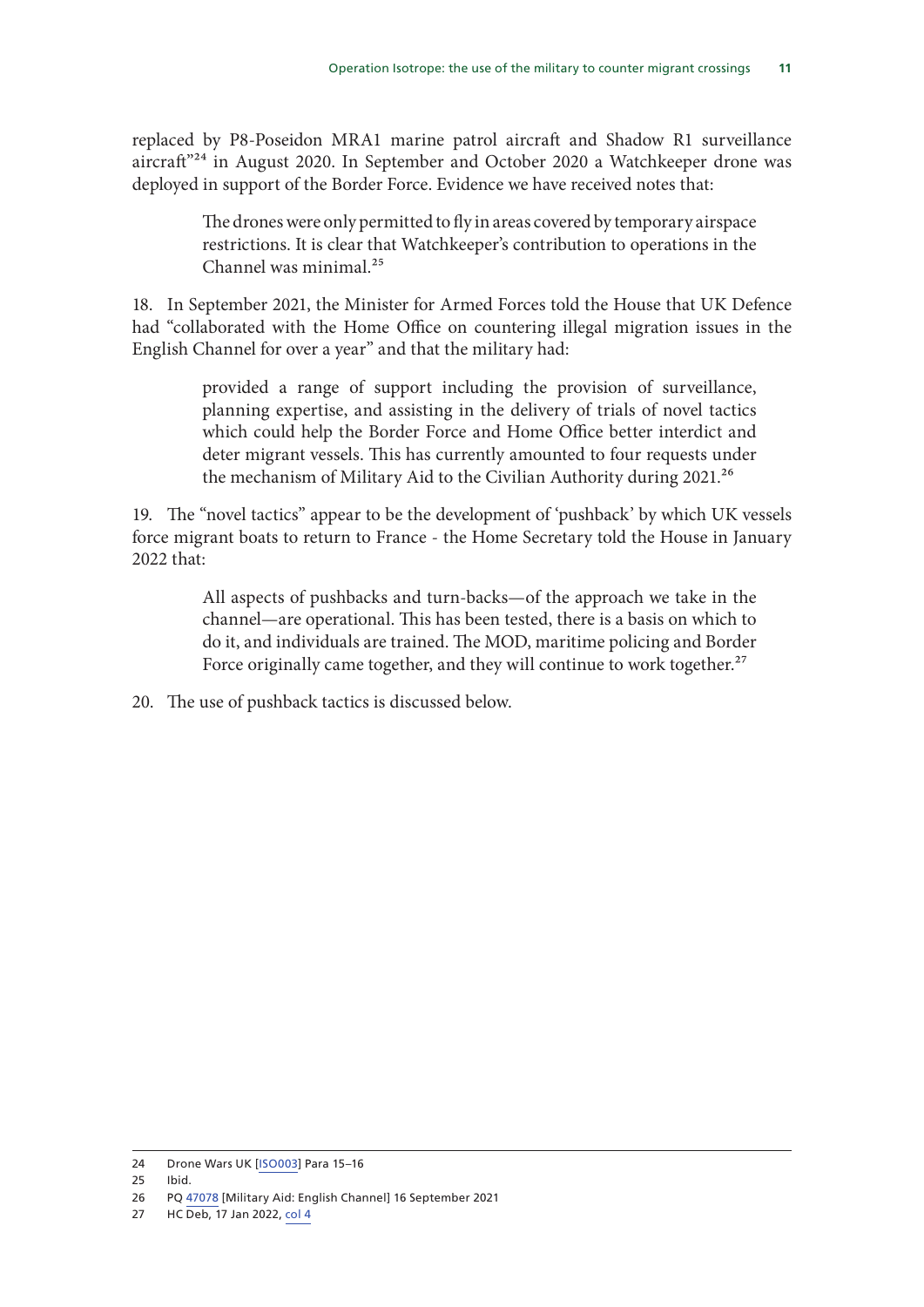## **3** Details of the Government's plan

21. The questions that we set out to explore are listed in Chapter 1. From the information available to us, we understand the following to be the intention. However, it is important to underline that—at the time of writing—this operation has not yet started and the details of its organisation are still under discussion.

#### **What should the role of the Navy be in countering migrant crossings of the Channel?**

22. The Minister for the Armed Forces told the House on 18 January 2022 that the Government have "appointed the Ministry of Defence to take operational primacy for cross-channel counter-migration operations" by the end of the month. He explained that this would mean "a much larger and more visible role for the Royal Navy in operational planning, asset co-ordination and operational delivery" with the Navy bringing together all of the Government's "assets that set sail", across all agencies, under the command of Commander UK Strike Force "in order to try to cohere a more robust response at sea". He explained that this move was "an evolution" of what had previously been done, rather than a replacement of something that had previously existed.<sup>28</sup>

23. The Lords Minister told that House that the role of the MOD would be "to ensure that all vessels transporting illegal migrants across the channel are intercepted before or as they land, preventing the uncontrolled arrival of migrants on UK shores".<sup>29</sup>

24. The Home Secretary and the Home Office Permanent Secretary gave evidence to the Home Affairs Select Committee a fortnight after the UQs. The Home Secretary explained that the Navy's role would be:

> a hybrid role involving both the Ministry of Defence and the Home Office. A lot of work has taken place in just under two years to look at patrols in the channel and how those could be conducted, but also—importantly—at having a deterrent effect in the channel. … we do have joint work under way right now with the MoD—not just the Navy—and Border Force. Those details are being worked up right now. A lot of work and planning is taking place, because we have to look at all sorts of aspects of how we operationalise in the channel, in terms of having a clear deterrent impact and message.<sup>30</sup>

The Home Office's Permanent Secretary told the Committee that:

the overarching intent of the Government's strategy is deterrence. We want to deter people from making what is a dangerous journey, in order to save lives. … The changes to the operational or strategic responsibilities in the channel have not taken effect yet. There is no change, as we currently stand on 2 February. There will be a change in the future, because the Prime Minister has decided, and the Home Secretary and armed forces Minister

<sup>28</sup> HC Deb, 18 January 2022, col 201; col 204

<sup>29</sup> HL Deb, 20 January 2022, col 1768

<sup>30</sup> Oral evidence taken before the Home Affairs Committee on 2 February 2022, HC (2021–22) 192, Q298 [Ms Abbott]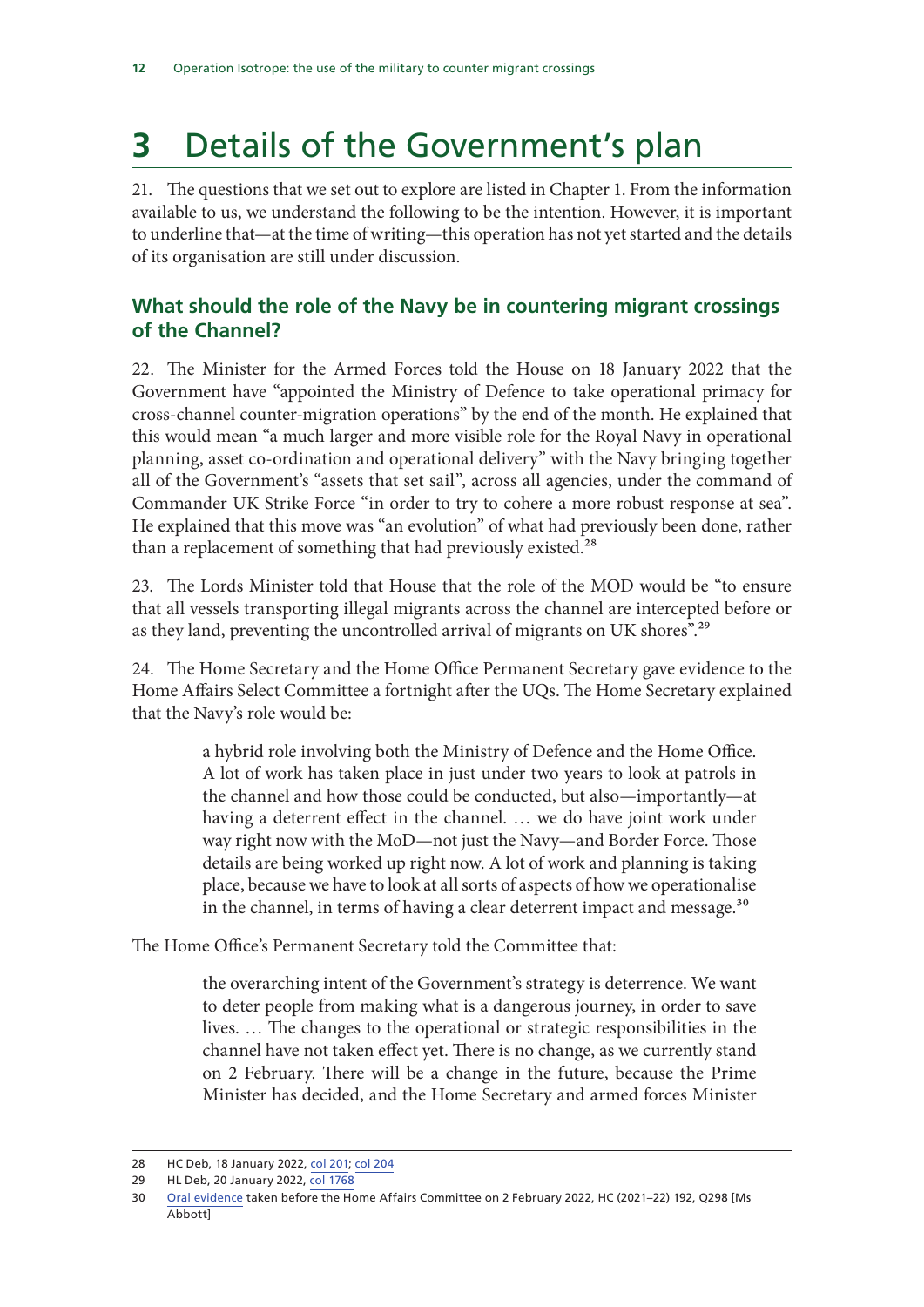have set out previously, what the sorts of changes would be. As the Home Secretary has said, that operational detail is not complete. When it is, the announcements will be made in the appropriate way.<sup>31</sup>

25. There were small but significant differences in the information provided by the different Departments. Most notable was the fact that both Defence Ministers told their respective Houses that the Navy would not be engaged in 'pushback' tactics (whereby the small boats containing migrants are returned to French waters, making them the responsibility of the French Government).<sup>32</sup> However, when the Home Secretary and the Home Office Permanent Secretary gave evidence to the Home Affairs Select Committee, she maintained that no such decision had been taken.<sup>33</sup> We deal with this particular issue in the next Chapter.

#### **What was the process that led to the decision to start the operation and was the National Security Council involved? How does this fit within the terms of the Integrated Review?**

26. The 2021 Integrated Review stresses the importance of "preventing illegal immigration" and "tackling irregular migration". The Review states that "the Royal Navy's Offshore Patrol Vessels, alongside the UK Border Force, will continue to support border surveillance" and emphasises the importance of "coordinated action between the UK Border Force, law enforcement and the Royal Navy".<sup>34</sup>

27. The Minister for the Armed Forces told the House that the Home Office and the Ministry of Defence had previously worked closely on countering the small boats challenge through the MACA process. He went on to explain that this was an operation which would demonstrate the integration of the MOD and the Home Office on this issue:

> Details of how Defence will deliver and maintain the primacy of crosschannel counter-migration operations are currently being worked through. The Government's objective is that no one should arrive illegally in the United Kingdom on their own terms, and all vessels transporting illegal migrants across the channel must therefore be intercepted before, or as, they land. Defence is committed to delivering that step change. Details of how it will be achieved will be made known in due course, but the House can be reassured that the MOD is working hand in hand with the Home Secretary and her Department to achieve this goal while ensuring the safety of all individuals involved and protecting other Defence priority output.<sup>35</sup>

#### **What are the operational and political (A) reporting arrangements and (B) associated chain of command, up to and including Cabinet?**

28. The Minister for the Armed Forces told the House that:

<sup>31</sup> Oral evidence taken before the Home Affairs Committee on 2 February 2022, HC (2021–22) 192, Q316 [Ms Abbott]

<sup>32</sup> HC Deb, 18 January 2022, col 204; HL Deb, 20 January 2022, col 1768

<sup>33</sup> Oral evidence taken before the Home Affairs Committee on 2 February 2022, HC (2021–22) 192, Q301–2 [Ms Abbott]

<sup>34</sup> Dr Basil Germond [ISO001] Para 3.1

<sup>35</sup> HC Deb, 18 January 2022, col 201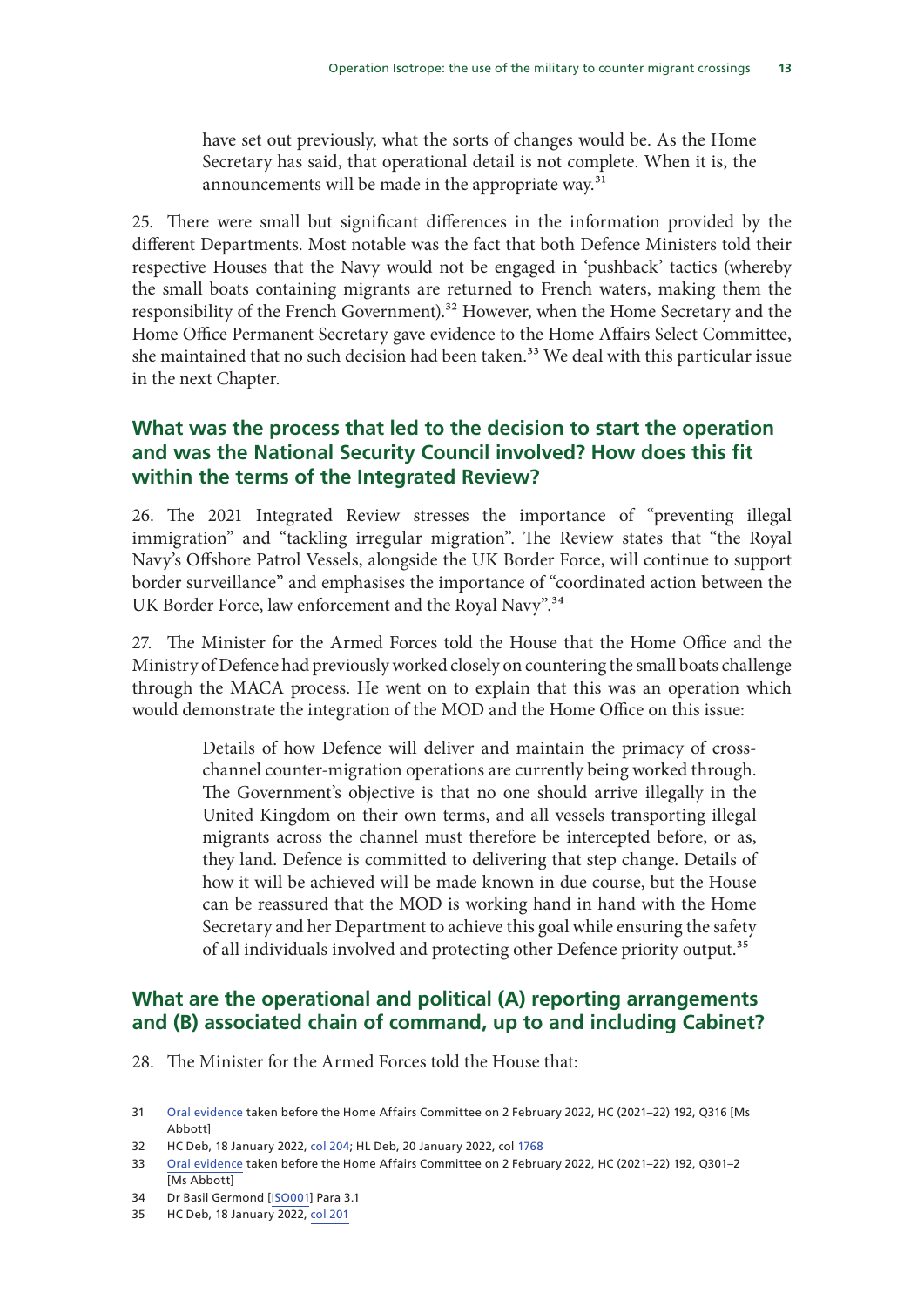Rear Admiral Utley [Commander UK Strike Force] continues to report to the fleet commander, who reports to the First Sea Lord, who reports to the Secretary of State.<sup>36</sup>

We do not feel that this answers the question. Our witness, Sir Charles Montgomery, also felt that there were "fractures of responsibility"<sup>37</sup> in the operation, which we discuss in the Chapter below.

#### **What capabilities do the Armed Forces, particularly the Royal Navy, bring that were not available to the Border Force?**

29. The Minister for the Armed Forces told the House that whilst there "may be a requirement for more naval assets—warships—to be in the channel … they sit too high off the water to be a credible platform from which to cross-deck people from a dinghy". Therefore the presence of naval assets would probably be "from a command-and-control perspective rather than from an interdiction or interception perspective". He argued that there are "better platforms within the Government's inventory, and things that we can lease from the open market, that will be much more effective for mid-channel crossdecking under RN command and control".<sup>38</sup>

30. The Minister suggested that Class 1 Offshore Patrol Vehicles and P2000s (Archerclass Fast Inshore Patrol Craft) could be deployed to the Channel. He noted that:

> three batch 1 OPVs continue and are routinely deployed in home waters. That is not just for fishery protection … they routinely take on the role of fleet-ready escort and are used for whatever is required to protect the United Kingdom's interests in her home waters, and this task clearly comes within that bracket.<sup>39</sup>

However, in September 2020, he had confirmed that these vessels would be used as fisheries protection although this was "dependent on wider Defence and HMG priorities".<sup>40</sup> Two of the P2000s are deployed in UK waters, two are in Gibraltar (alongside the two Scimitarclass patrol vessels), two are used to escort submarines in and out of Faslane and the rest are used by University Royal Navy Units.<sup>41</sup> We return to the naval assets likely to be used in the operation below.

31. Sir Charles Montgomery said that whilst the Navy could call on Naval and wider defence assets, those assets "would, or could, have been available to Border Force if it was leading the operation". He went on to suggest that this was not in relation to assets but rather the Government had "reached a judgment that the Navy would be in a better place to lead this operation than Border Force—or, indeed, any of the other operational arms that the Home Office has to call on".<sup>42</sup> Commander Tom Sharpe felt that the Royal Navy

<sup>36</sup> HC Deb, 18 January 2022, col 204

<sup>37</sup> Q12

<sup>38</sup> HC Deb, 18 January 2022, col 204

<sup>39</sup> HC Deb, 18 January 2022, col 206–7

<sup>40</sup> PQ 84648 [Navy: Fisheries] 8 September 2020

<sup>41</sup> Professor Tim Edmunds and Dr Scott Edwards, University of Bristol and SafeSeas [ISO006] Para 3.2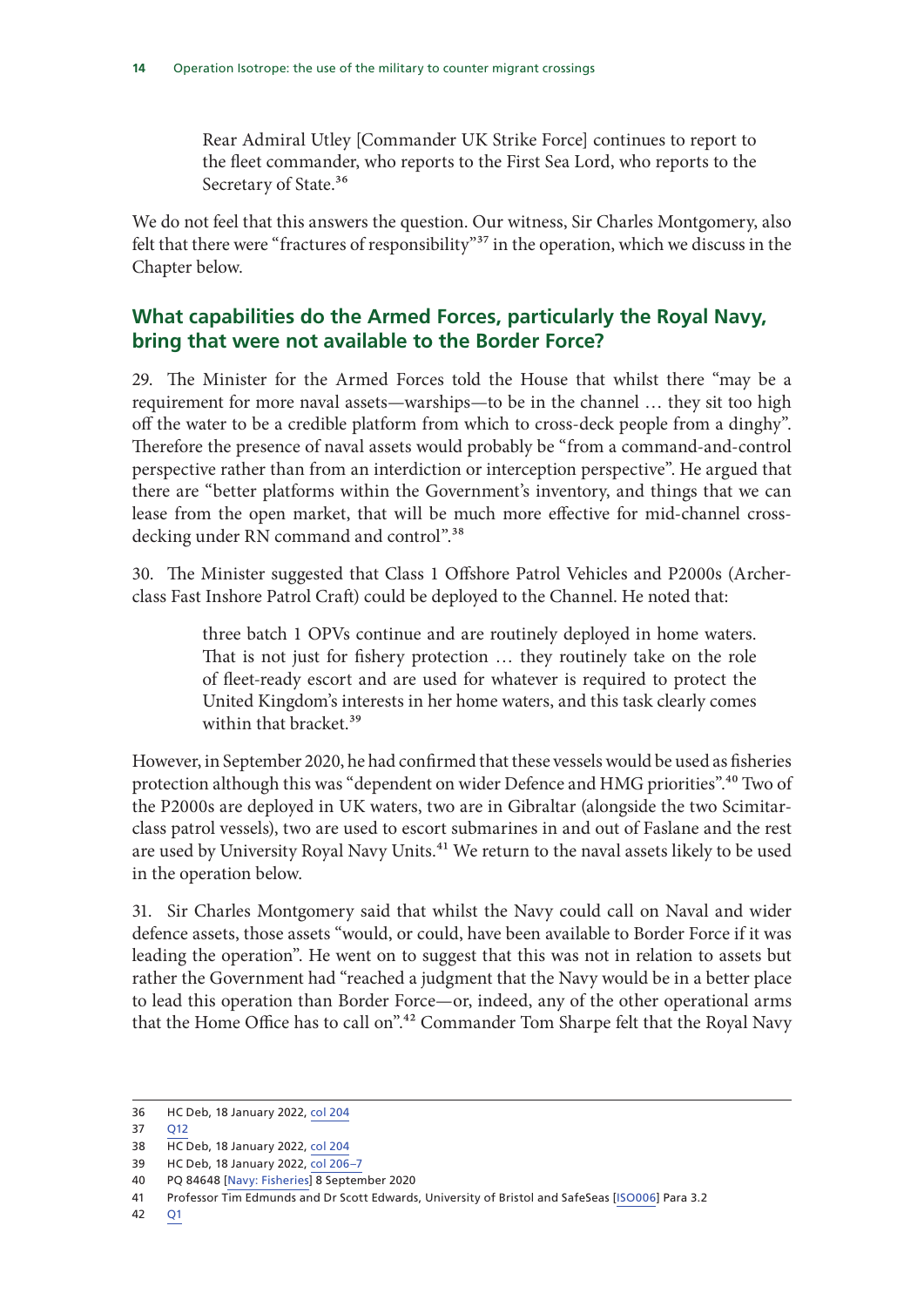offered expertise in four areas: command and control; cohering the intelligence product; surveillance and the ability to track people and vessels; and allocating resources efficiently. However, he felt it important to emphasise that:

> we have to acknowledge right at the start, in terms of context, where the solution for this lies. It is not at sea any more than the solution to piracy off the Horn of Africa lay at sea. That is the caveat under which everything else  $sits.<sup>43</sup>$

#### **Is this a permanent move of Border Force policy from Home Office to MOD and will the budget be moved accordingly?**

32. The Minister for Armed Forces told the House this was not a MACA request - instead the Navy was taking primacy:

> Clearly this will be a multi-agency effort under Royal Navy command. Where agencies are already doing things in the channel, they will continue to be funded by the Departments that own them. Costs will lie where they fall, other than for novel capabilities, in which case there will be a chat with the Treasury.<sup>44</sup>

However, the Minister in the Lords told that House:

Funding will be required for this, and the Ministry of Defence is currently computing costs with a view to informing discussions with the Treasury.45

33. Neither Minister suggested that the policy lead was being moved to the MOD. Indeed the Minister in the Lords noted that:

> … the broader issues of immigration policy are a matter for the Home Office and the FCDO … The role of the MoD in respect of this immediate requirement, which I think is a positive participation and involvement, is to try to ensure that migrants who set out on these hazardous journeys are supported to safety in a controlled manner.<sup>46</sup>

#### **What assets will be engaged (including personnel and the military estate)? Will the Army and the RAF be involved?**

34. As noted above, the Minister for the Armed Forces told the House that "the units involved initially will be some of the batch 1 offshore patrol vessels that are permanently committed to home waters, probably with some P2000s". He went on to suggest that:

> The Royal Navy or the wider military may be involved in transportation of people when they reach the shore as they enter the processing system. There may be a use for military accommodation.<sup>47</sup>

<sup>43</sup> Q3

<sup>44</sup> HC Deb, 18 January 2022, col 204

<sup>45</sup> HL Deb, 20 January 2022, col 1768

<sup>46</sup> HL Deb, 20 January 2022, col 1771 47 HC Deb, 18 January 2022, col 204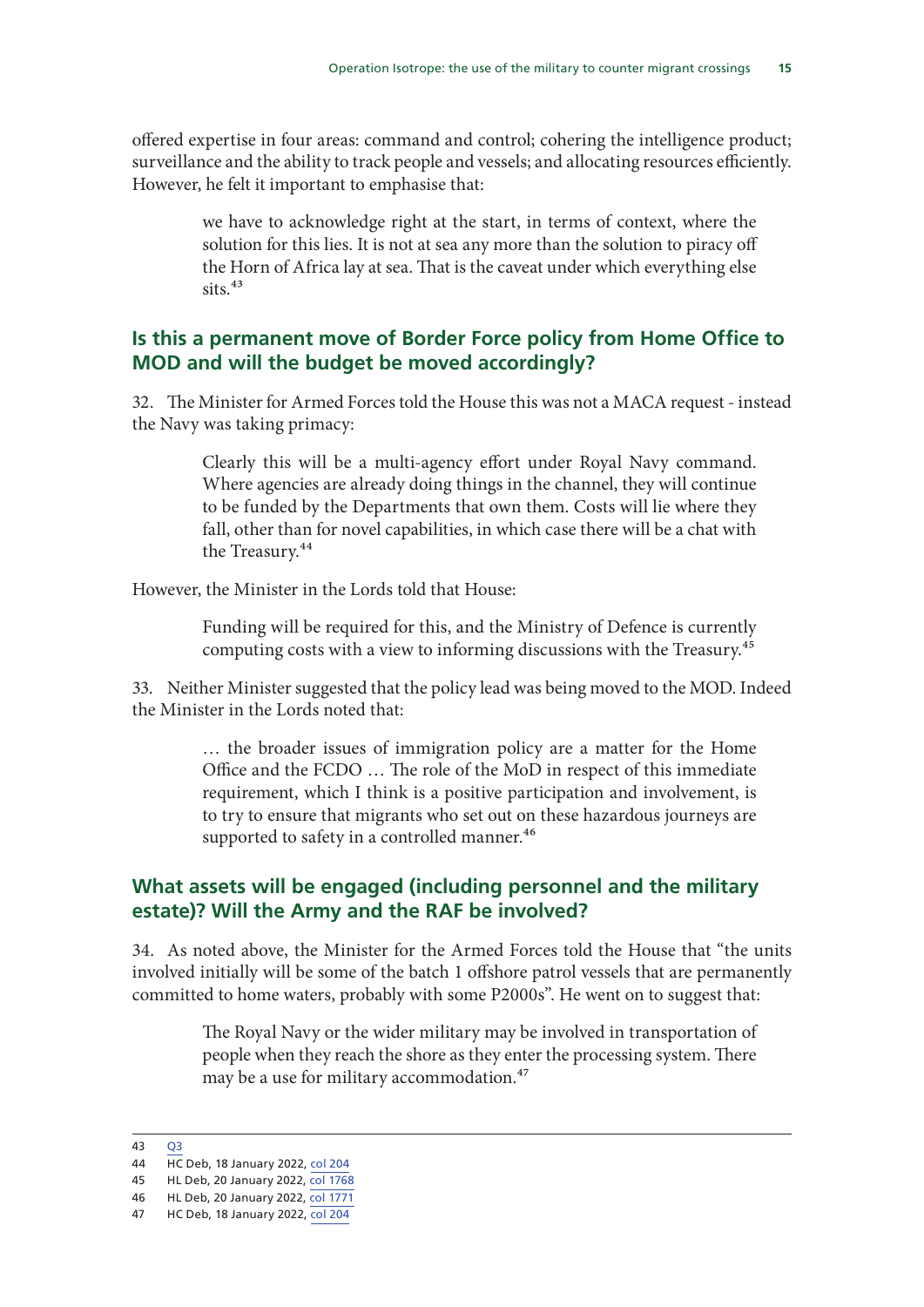35. The Minister in the House of Lords told that House the assets made available for the task would be "already permanently assigned and committed to operations in home waters, including offshore patrol vessels, P2000s and RHIBs".<sup>48</sup> This means that, as noted earlier, the OPVs will be pulled from fisheries protection duty and P2000s will likely be redeployed from their current service with University Royal Navy Units, training the next generation of naval officers.

#### **What will the protocols be? Under what legal basis is the operation taking place?**

36. The Minister for the Armed Force told the House that he was unable to provide protocols and legal basis of the operation in the course of the urgent question:

> I will be honest with the hon. Gentleman: I am not entirely clear about the custom for publishing rules of engagement. Perhaps he will let me write to him with that in due course.<sup>49</sup>

As of 1 March, no such letter has been deposited in the House.

37. When we took evidence, we asked our witnesses what the 'rules of engagement' would be. Commander Sharpe said that:

> The rules of engagement will be set from the centre. They are then defined by lawyers. As a note, they are never more permissive than the law allows. They are always slightly more restrictive. They define what you can and cannot do. What we are talking about here is what the ship does when it arrives at the boat.50

However, he went on to note that the rules which would govern the operation were not 'rules of engagement' but maritime law: SOLAS (the International Convention for the Safety of Life at Sea), under which the primary duty of any ship's master is the safety of life at sea.<sup>51</sup> This duty is enshrined in Article 98 of the United Nations Convention of the Law of the Sea. As we were told in written evidence, the Royal Navy "is just as bound by the law of the sea as Border Force".<sup>52</sup> Sir Charles Montgomery told us that he "could not agree more" with Commander Sharpe's assessment of the 'rules of engagement'.<sup>53</sup>

38. Commander Sharpe explained that SOLAS was one of the greatest obstacles to returning boats to French waters, or 'pushback'. He told us that:

> I cannot conceive of a situation where you are physically turning these ships back that is either legal or, perhaps more importantly, safe.<sup>54</sup>

- 50 Q18
- $51 \overline{O18}$

- 53 Q22
- 54 Q19

<sup>48</sup> HL Deb, 20 January 2022, col 1768

<sup>49</sup> HC Deb, 18 January 2022, col 206

<sup>52</sup> Professor Tim Edmunds and Dr Scott Edwards, University of Bristol and SafeSeas [ISO006] Para 4.3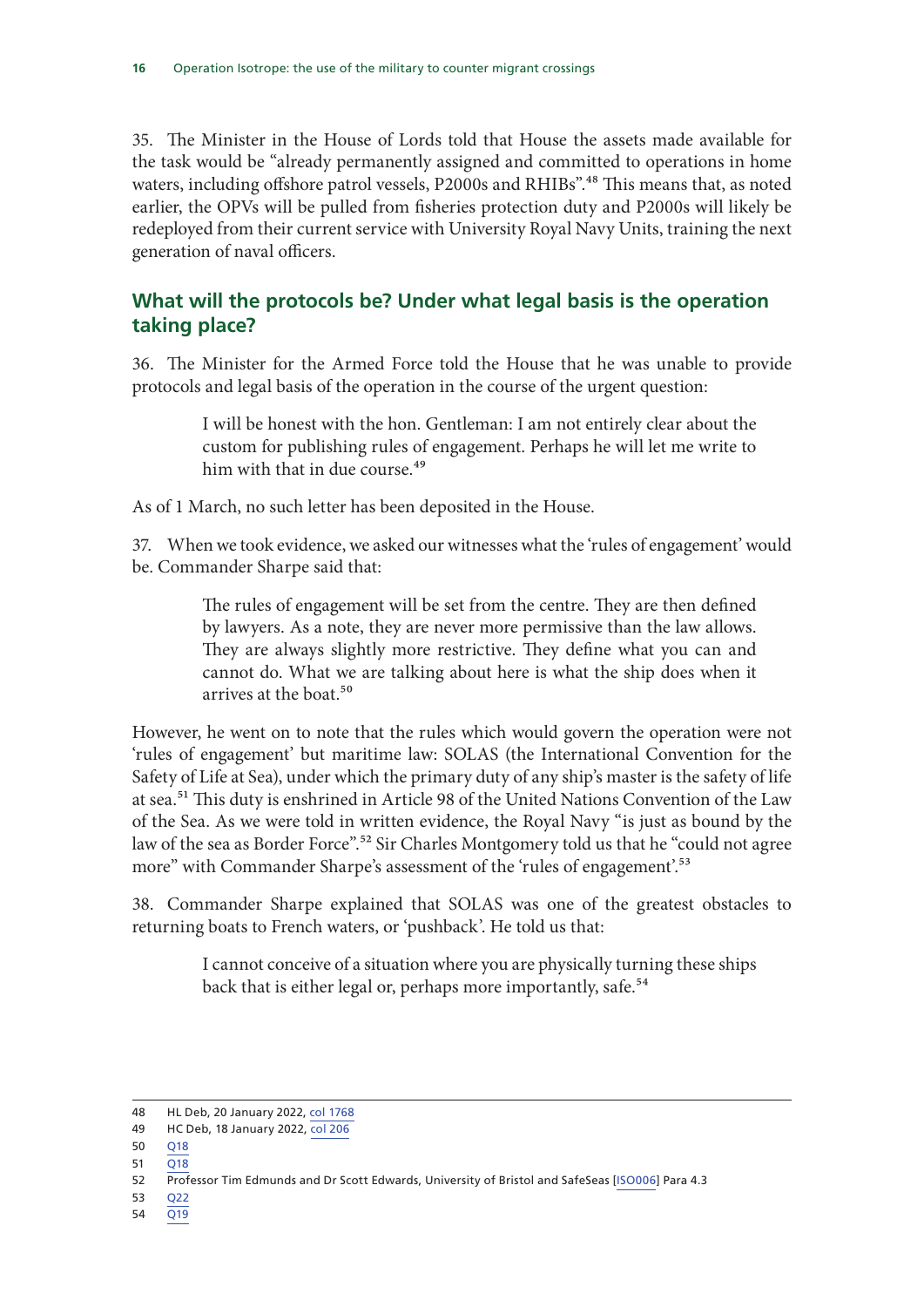#### **What military engagement and cooperation will there be with the French armed forces and civilian authorities?**

39. The Minister for the Armed Force told the House that the MOD and the Navy enjoy excellent relations with the French MOD and the French Navy. He went on to suggest that the MOD were confident in their "ability to manage the cross-channel relationships".<sup>55</sup> The Minister in the Lords told that House the issue would not be managed by the MOD but that instead:

> the Home Office and the FCDO will continue the primary discussion with France on the diplomatic front. I reassure her that Defence has a very strong relationship with France, and we regularly speak to our counterparts on matters of mutual interest.<sup>56</sup>

#### **What is the potential impact on other Defence commitments?**

40. When asked whether he could "guarantee that no resource—be that manpower or asset—will be removed from another theatre to which an already overstretched Royal Navy is currently deployed", the Minister for the Armed Force told the House that he could. He went on to say that:

> the ships mentioned as possibly having utility in this context are already committed to home waters.<sup>57</sup>

41. However, as noted above, the assets have been removed from their previous duties, either as UK fisheries protection (in the case of the OPVs) or training the next generation of Royal Navy officers (in the case of the P2000s).

#### **What role will the private sector play, for example in the supply of equipment and crew? And under what rules will they operate?**

42. The Minister for the Armed Force told the House that "there would be leased platforms that are far more appropriate for use in the channel … I am talking about is contracting platforms to come fully under command". He went on to say that there was already a vessel contracted for the purpose of "cross-decking people in the middle of the channel" and that the MOD expectation was that it would "contract more of that design". The intention was to "bring those vessels into service under the command of the Navy commander".58

43. Written evidence provided by both Harland & Wolff and Thales have offered technological solutions to the issue. Commander Sharpe also suggested the employment of sensors on a section of the British Coast to improve understanding.<sup>59</sup>

<sup>55</sup> HC Deb, 18 January 2022, col 204

<sup>56</sup> HL Deb, 20 January 2022, col 1768

<sup>57</sup> HC Deb, 18 January 2022, col 206

<sup>58</sup> HC Deb, 18 January 2022, col 216–7

<sup>59</sup> Harland & Wolff [ISO009] Para 2.6–9; Thales [ISO011] Para 2 ; Q16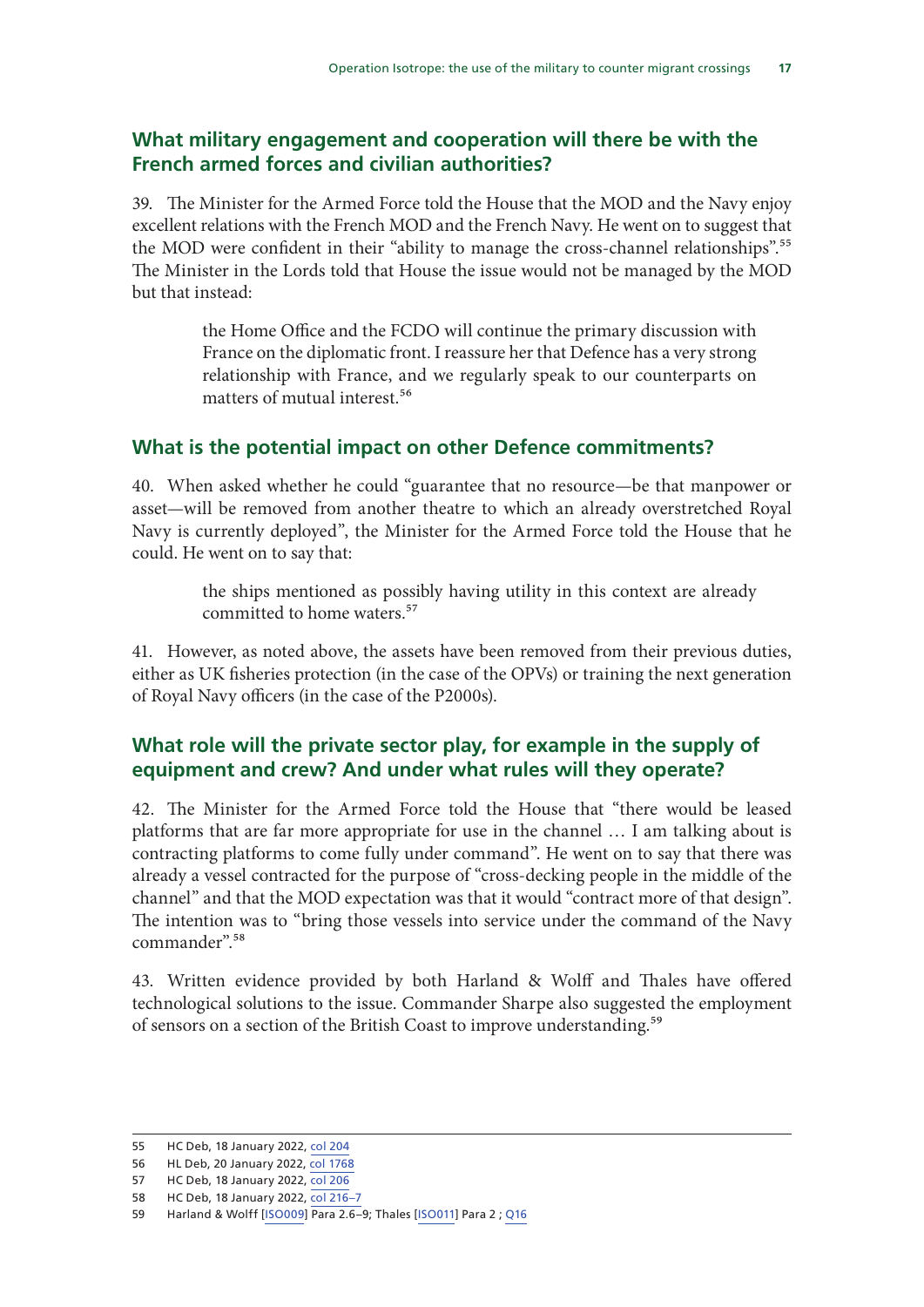#### **What consideration will be given to training the Border Force to take over operations?**

44. Neither Ministers nor the Home Secretary and Home Office representatives at the session of the HASC considered the possibility of Border Force being able to take over the operation. When we asked Sir Charles whether this would become a permanent Defence task, he told us:

> I just do not know. … this task has not been traditionally a defence driver. I honestly cannot help you as to whether this now becomes a more permanent overall defence responsibility and, if so, what its limits are, or whether this is just seen as a short term palliative until a better solution can be found in the medium and longer term. I have already indicated that I am hopeful that a medium term solution will be found with the French.<sup>60</sup>

#### **How long is the operation expected to last? How will its success be measured? How will mission creep be prevented?**

45. The Minister for the Armed Force told the House that success would be not allowing anybody to land in the UK on their own terms. When asked how long he expected the operation to last, he told the House that it would last "until the deterrent effect is achieved and the cross-channel route for small boats collapses".<sup>61</sup>

46. The Minister in the Lords told that House that the MOD will:

retain primacy of operational control until public confidence is restored and the number of individuals attempting to enter the UK through this route is brought under manageable levels.<sup>62</sup>

<sup>60</sup> Q34

<sup>61</sup> HC Deb, 18 January 2022, col 203

<sup>62</sup> HL Deb, 20 January 2022, col 1768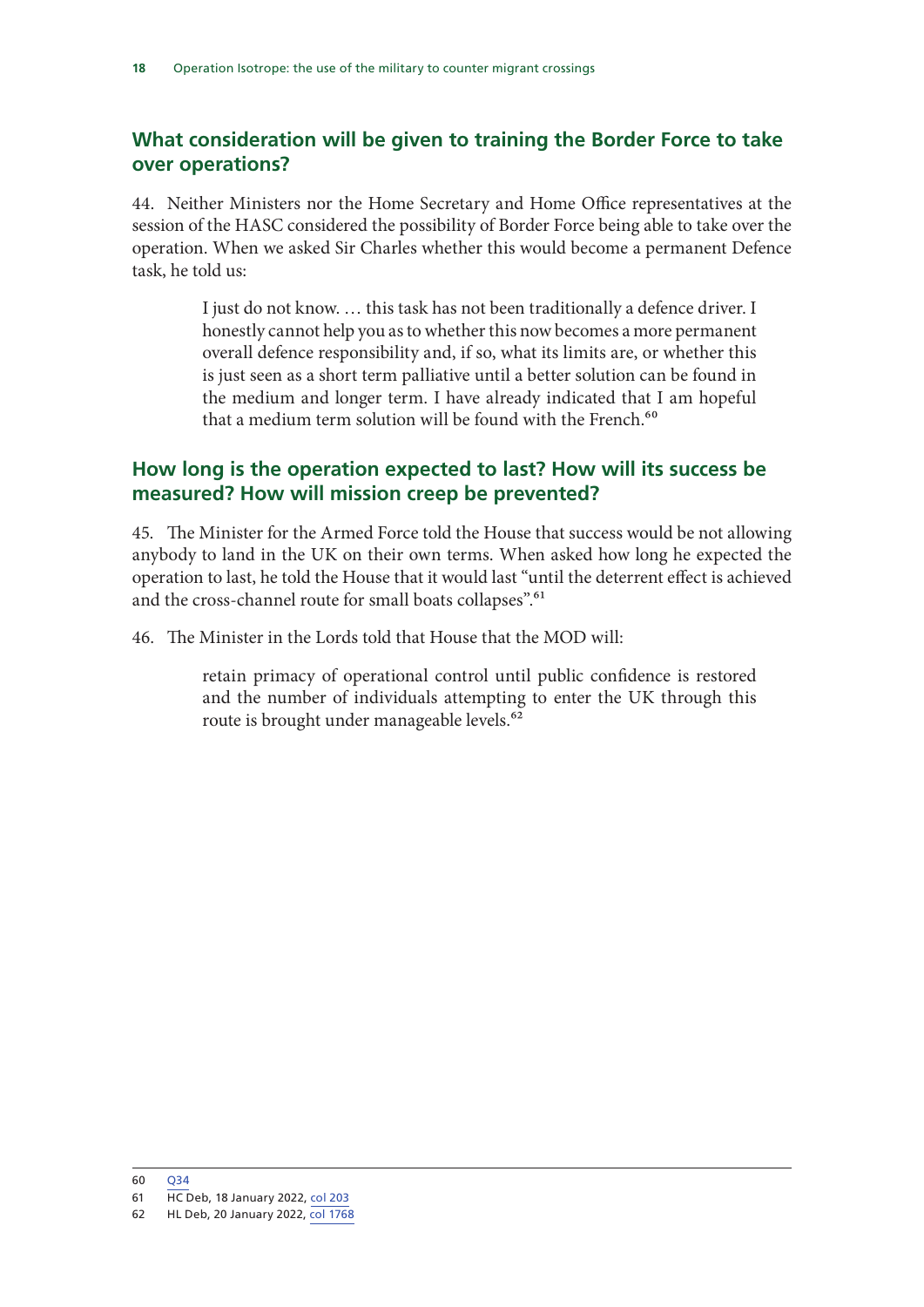## **4** Criticism of the policy

47. During our short inquiry, we have encountered numerous criticisms of the Government's plan. We discuss them below.

#### **Lack of clarity**

48. There appears to be a number of questions the Government is unable to answer: these include what the strategic objective of the operation is, who is responsible for what, what the timelines of the operation are, and what tactics are available to the Navy.

#### *Objectives*

49. The evidence provided during our session indicated that the Government's "strategic objective is to ensure that migrants do not land on their own terms in the UK."63 This was the conclusion drawn by Sir Charles Montgomery from listening to the UQs in Parliament. However, in front of the Home Affairs Committee, the Home Office Permanent Secretary cited 'deterrence' as the overarching intent of the Government's strategy.<sup>64</sup>

50. Commander Sharpe felt that the use of Royal Navy assets would not be a deterrent. He told us that:

> If you fill the channel with ships, you could make this problem worse. You are now making the crossing safer and therefore more attractive, exactly as happened in the Mediterranean in 2015 when boats were put to sea with 12.1 miles of petrol and the phone number of the nearest navy ship. When they ran out of fuel, they rang you and they were taken to safety. In my view, we need to move our mindset very slightly away from this idea of large boats or small boats coming alongside overladen rubber dinghies. You are creating a safety of life issue right there, even though you are trying to help. … There is a tremendous amount of risk just associated with what is being discussed, which is why I do not think it is the right solution.<sup>65</sup>

51. Admiral Sir George Zambellas, a former First Sea Lord who provided written evidence, agreed with this assessment:

> Increasing the at-sea assets, vessels or aircraft, from any source, will increase safety at sea by creating additional surveillance and rescue opportunities, but are unlikely to deter, delay or reduce sailings. Arguably, the more assets that are at sea, or in the air, the safer the crossings become. The business model is not significantly disrupted by at-sea intervention, unless the rescued are returned to French territory from where they are unable to reattempt a crossing. And, the at-sea intervention is also the final part of the

63 Q1

Abbott] 65 Q5

<sup>64</sup> Oral evidence taken before the Home Affairs Committee on 2 February 2022, HC (2021–22) 192, Q316 [Ms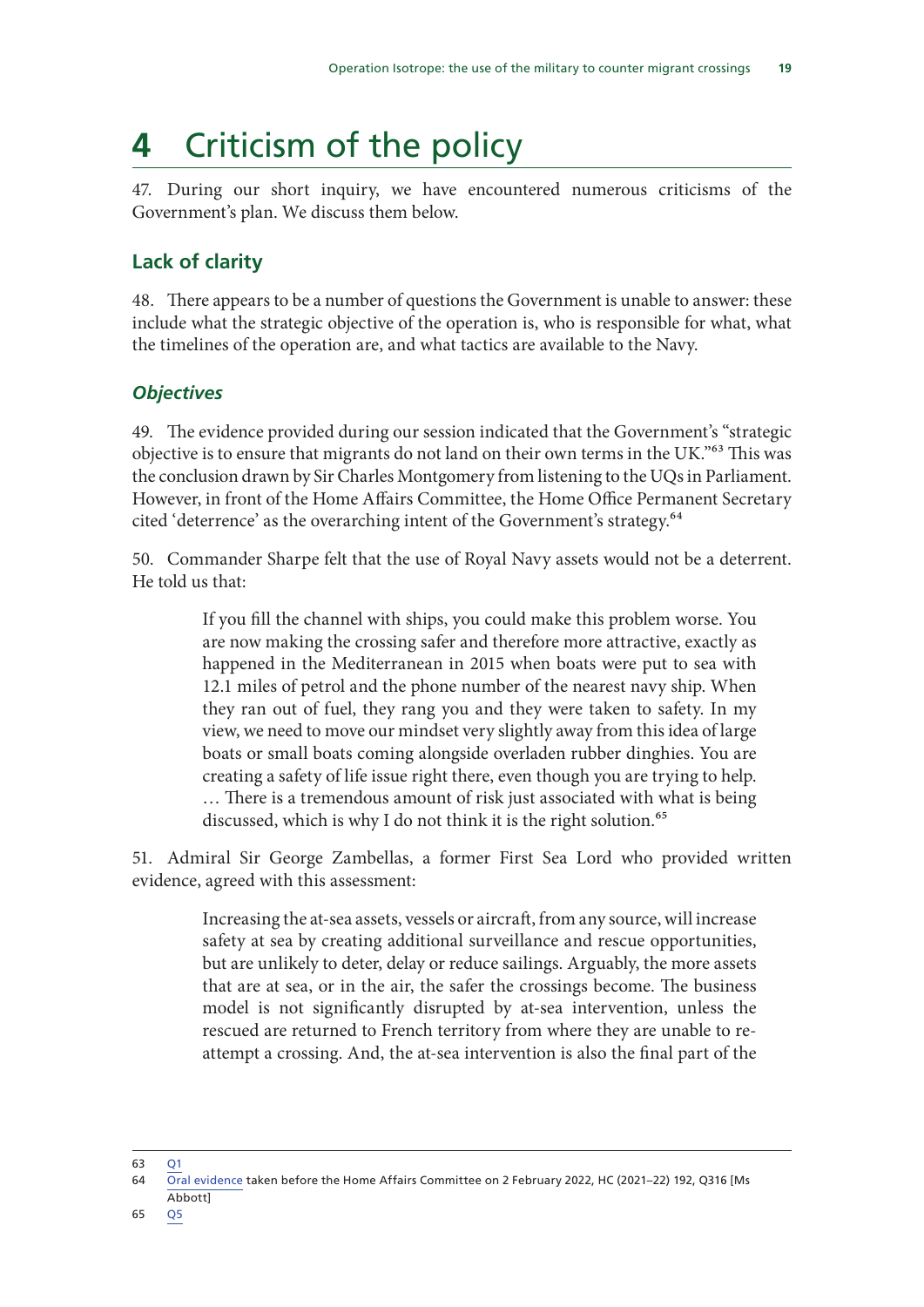delivery contract with the smugglers. Money has already changed hands, and into the hands of the organisers, and has likely passed up the business  $chain<sup>66</sup>$ 

52. **A successful military strategy requires clear ends, ways and means. The ends (or in this case the objectives) are anything but. The MOD appears to regard its objective as ensuring that no migrant lands on their own terms, but the Home Office sees the objective as deterrence. Whilst these are not mutually exclusive, nor do they necessarily reinforce each other. The MoD's objective is in any case at best incoherent, since the migrants' over-riding aim is to land in the UK, regardless of whether or not on their own terms.**

#### *Timelines and measurement of success*

53. This leads us to timelines. The end state as set out by the MOD Ministers in their respective Houses of Parliament leave a lot to be desired: we question whether escorting those crossing the Channel to Britain's shore really will act as a deterrent and what a "manageable" number of migrants crossing the channel in small boats would be. We also question the metric for establishing at what point public confidence has been restored.

54. When we asked our witnesses on what the Royal Navy would view as operational success, Commander Sharpe said that it would be the ability to build the operation, carry it out to an end point and then transfer the operation and the responsibility for it (probably to the Border Force). He explained that he believed that the Royal Navy would want an endpoint:

> both from a pure resource perspective, to ensure that that is a down arrow and not an up arrow, and from a reputational perspective. There is a real danger here. The expectation of success has been set for the Royal Navy, when, as we have identified, there are so many parts to this that it cannot influence. I would be looking for an out.<sup>67</sup>

Sir Charles was admirably succinct in his agreement: success "would be as early closure as possible".<sup>68</sup>

55. The point that there are many parts of this process which the Royal Navy cannot influence was made in our written evidence. Professor Tim Edmunds and Dr Scott Edwards told us that:

> Small boat migration, like other maritime security challenges, is a radically multi-agency problem. A migrant boat might be identified by the RN, passed over to the National Maritime Information Centre (NMIC) for analysis, then to Border force or the MCA to respond depending on circumstances, before handing over to Immigration Enforcement officers or the police on land. Communication, coordination of action, and trust between departments is thus critical if such operations are to be effective.

68 Q36

<sup>66</sup> Admiral Sir George Zambellas [ISO010]

<sup>67</sup> Q35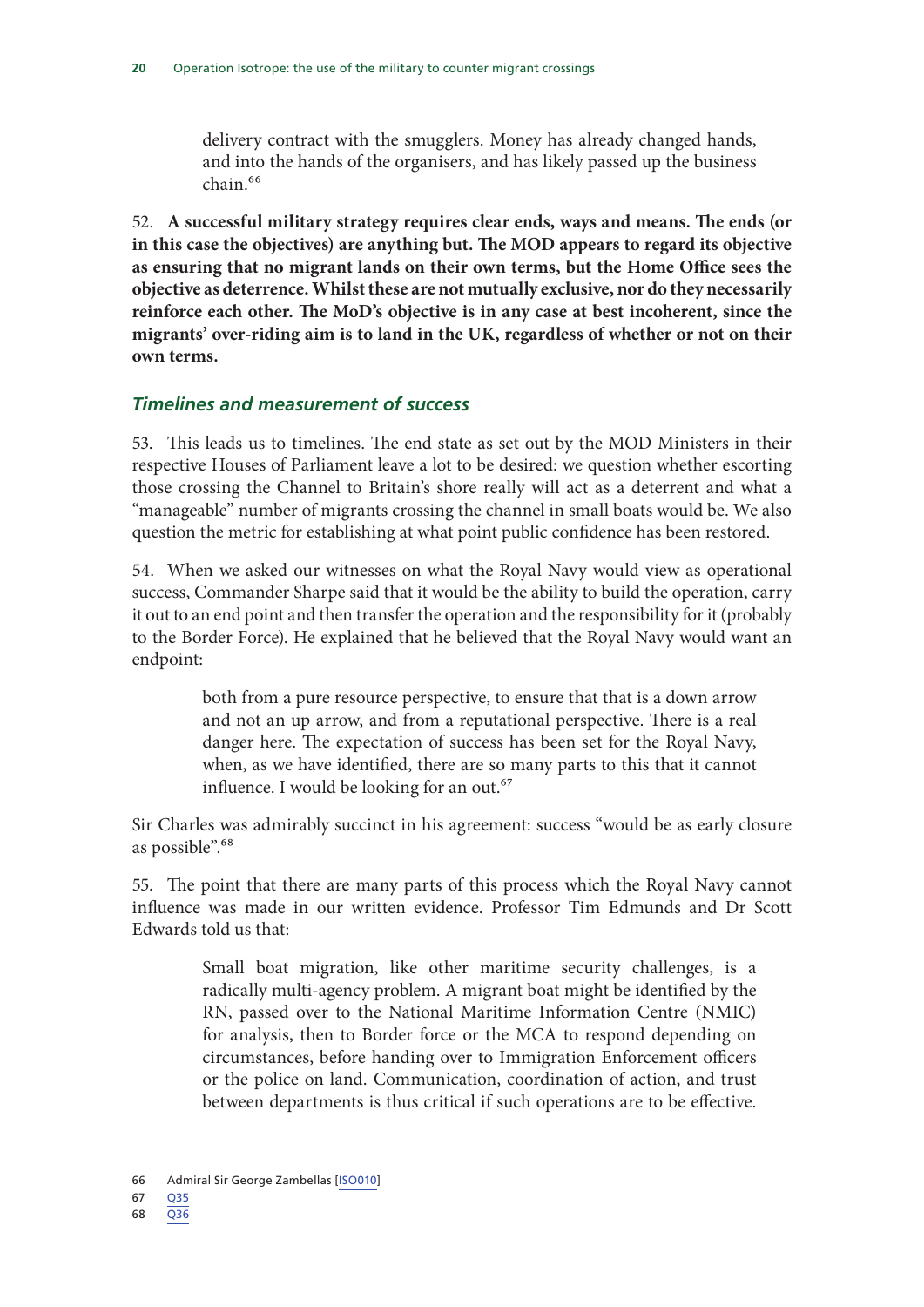Such relationships take time to build. Different agencies have different organisational and operational priorities and may even be in competition with each other over resources or jurisdiction.

However, they noted that this issue had been addressed by the establishment of the Joint Maritime Security Centre which was already well placed to coordinate operations in the Channel as the Centre "work across civil-military boundaries and governmental departments, have a clear chain of command and reporting arrangements, and are widely understood to provide the UK with a world-leading maritime security capability".<sup>69</sup> They warn that the transfer of responsibility to the Royal Navy risks at best duplicating the already effective structures and processes currently in place. At worst, the Royal Navy may need "to sustain trust and organisational buy-in from partner agencies such as Border Force or the MCA if its coordinating role is to be effective. These may be uncomfortable about being subordinated to their larger and more power military counterpart for the purposes of what are fundamentally civilian policing or SOLAS tasks."70

56. **We are seriously concerned by the lack of a clear endpoint for this operation. Restoring public confidence in the immigration system is a task at which numerous governments have failed. It is not a task Defence is equipped to undertake. The MOD has its own policy failings which it needs to remedy – it should not be made responsible for the failings of other government departments as well.**

57. *We recommend that the Home Office and the MOD agree realistic indicators of success and explain them to both Houses of Parliament. Furthermore, we recommend that an agreed date for the operation to be handed over to the Border Force is published, with the option of extension if so required. This cannot be an open-ended deployment, occupying scarce Royal Naval vessels and personnel.*

#### *Responsibility*

58. The Home Secretary remains responsible for border security and immigration control but a large part of that task, the operation at sea, is now with another Department (and therefore under the control of another Secretary of State). The Home Secretary retains control of the operation on land and, alongside the FCDO, control of the co-ordination with the French. This leads to what Sir Charles Montgomery referred to as "fractures in responsibility" leading him to question the impact on strategic alignment and management of the various boundaries between the two responsible Departments of State.<sup>71</sup>

59. When the Home Secretary was asked about this by the Home Affairs Committee she argued that there was no confusion - the two Departments were working together and teams from both Departments should be "given the time and space to undertake that work, look at operational primacy, look at the roles of the two Departments, look at where

70 Ibid

<sup>69</sup> Professor Tim Edmunds and Dr Scott Edwards, University of Bristol and SafeSeas [ISO006] Para 5.6

<sup>71</sup> Q12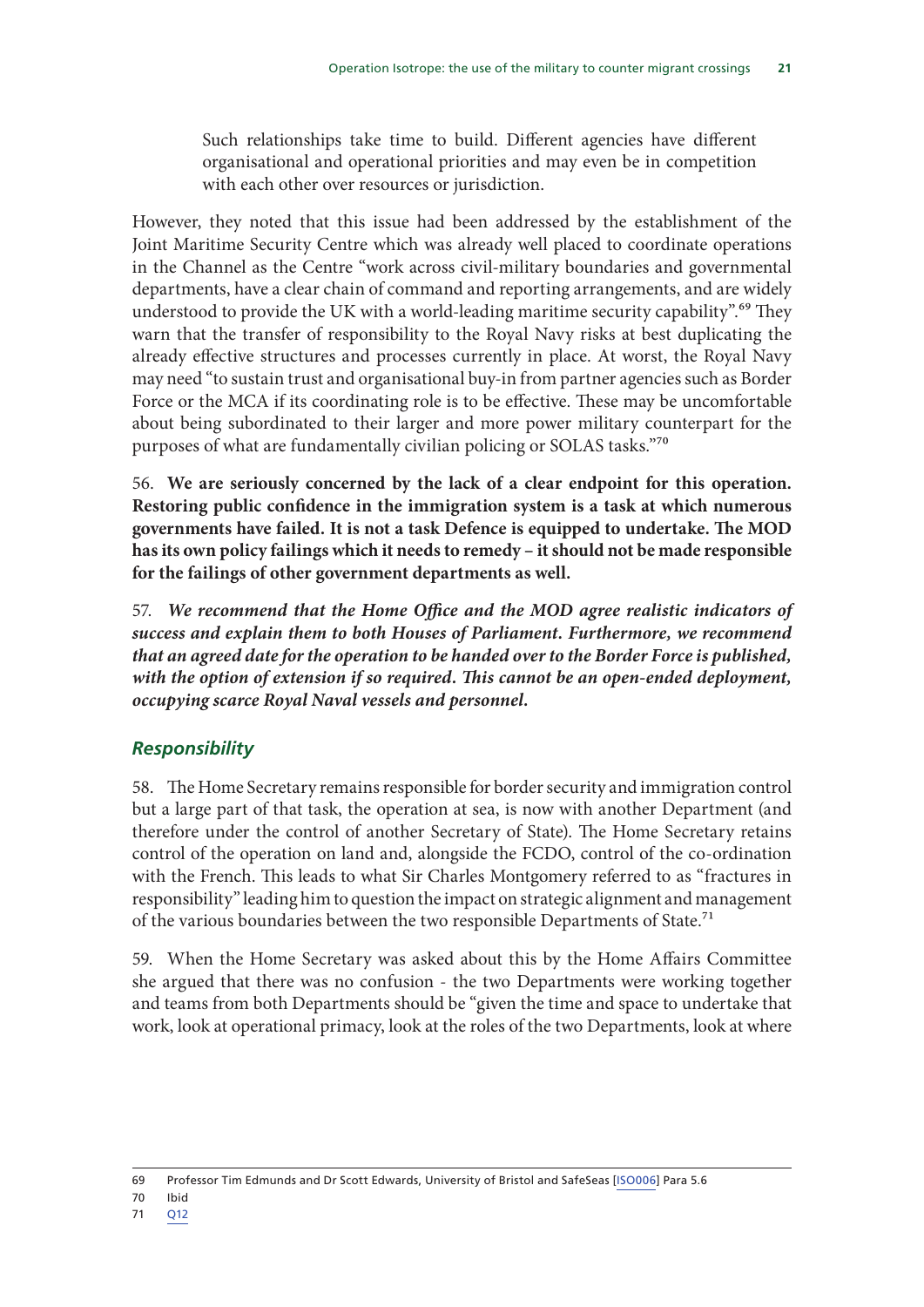responsibilities lie, look at the planning expertise, look at the co-ordination and delivery of assets, and work through proper plans".72 When asked for a commitment to publishing the details of strategic responsibility and operational responsibility, she refused.<sup>73</sup>

60. **We believe that the Government ought to reconsider its refusal to publish the details of strategic and operational responsibility. This confusion around where responsibility for the policy lies is compounded by the fact that, as noted above, the solution to this issue does not lie at sea and therefore is outside the control of the Royal Navy (and indeed the MOD), despite its assuming primacy of the maritime operation. The fact that, six weeks on from the initial announcement, the Government is still unable (or unwilling) to answer questions about this issue does not inspire confidence.**

#### *Use of 'pushback'*

61. The Minister for the Armed Forces told the House of Commons three times that the Royal Navy and Royal Marines would not engage 'pushback' tactics. On the last occasion he explained that this was primarily because:

> simply do not have the platforms that are appropriate for doing so. Arguably, the Border Force does; it has been doing trials with it, so it remains an option. But let us be clear: there are parts of the channel in which it definitely cannot be done, and there is a small part of the channel in which it might possibly be done. That is for the Navy commander to consider in due course.<sup>74</sup>

62. The Minister in the Lords also told that House that "the Armed Forces will not be engaged in turnaround tactics".<sup>75</sup> However, two weeks later, the Home Secretary told the Home Affairs Select Committee the Minister for the Armed Forces had given his "view" but that the operational work between the two Departments was a " work in progress. It is wrong to say anything specific with regards to work operationally that is still being planned. That work has not completed yet."76 This statement resulted in a tweet from the MOD press office:

> The @RoyalNavy and the @RoyalMarines will not be using push back tactics in the English Channel, although a military commander will retain the existing ability to instruct Border Force to use them when appropriate. A further update will follow in due course.<sup>77</sup>

63. **A public disagreement between two great offices of state, played out in the House and on Twitter, is deeply unedifying. If one of the objectives is to restore public confidence then this disagreement has done the opposite and the operation has failed** 

<sup>72</sup> Oral evidence taken before the Home Affairs Committee on 2 February 2022, HC (2021–22) 192, Q307 [Ms Abbott]

<sup>73</sup> Oral evidence taken before the Home Affairs Committee on 2 February 2022, HC (2021–22) 192, Q308 [Ms Abbott]

<sup>74</sup> HC Deb, 18 January 2022, col 215

<sup>75</sup> HL Deb, 20 January 2022, col 1768

<sup>76</sup> Oral evidence taken before the Home Affairs Committee on 2 February 2022, HC (2021–22) 192, Q304–5 [Ms Abbott]

<sup>77</sup> The Times, Ministry of Defence tells Priti Patel it will not deploy 'pushback' against Channel migrants, 3 February 2022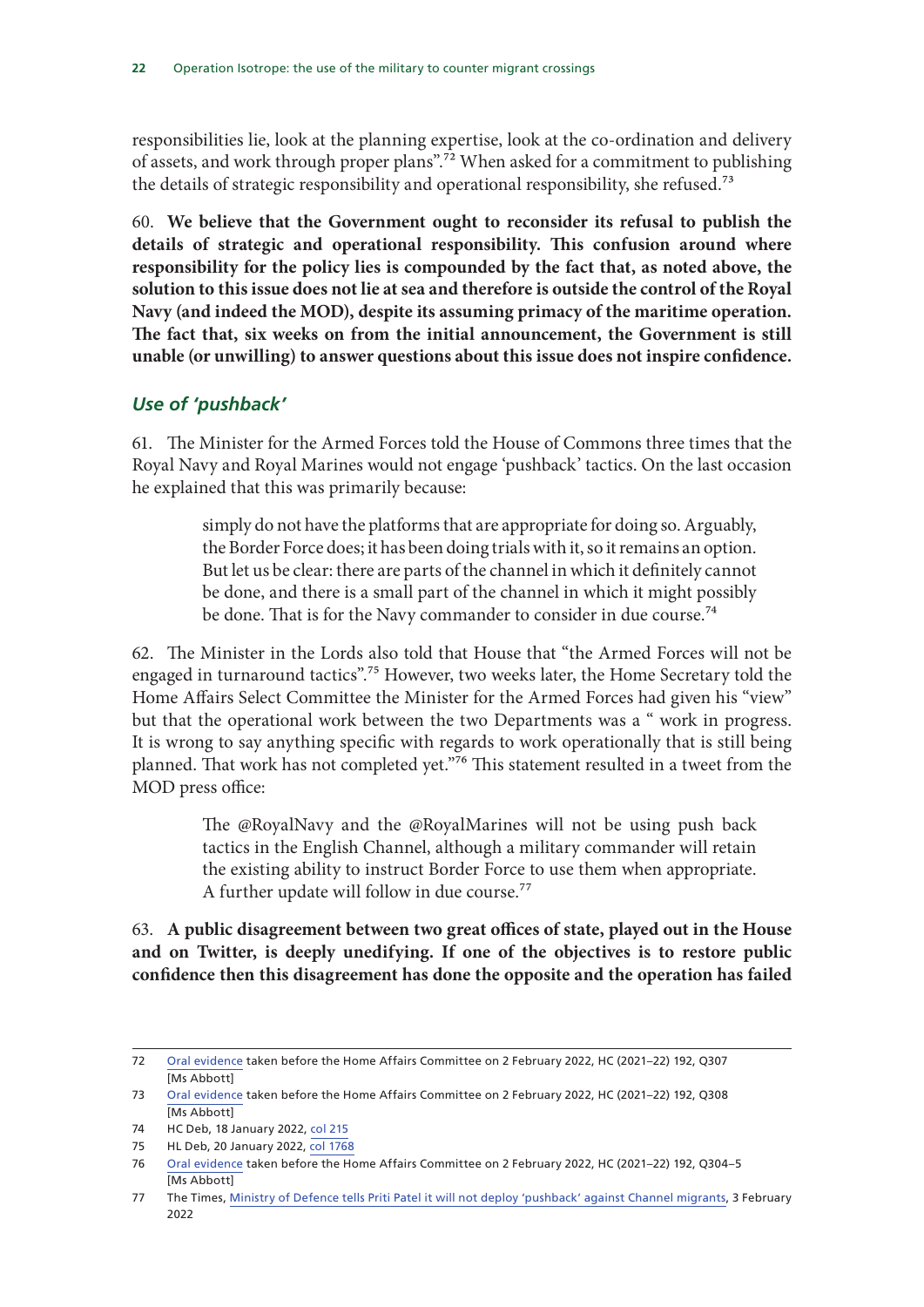**before it has even started. We question whether announcing the policy before agreeing the detail was a wise move or rather one borne of desperation. We hope that lessons will be learned from this experience.**

#### **Availability of Royal Navy assets and the potential impact on other Defence commitments**

64. We recently held an inquiry which examined the future role and capabilities of the Royal Navy. Our report, published in December 2021, noted that:

> The Navy's capabilities are stretched thin between its current missions: additional tasks or an unexpected crisis could break it. From now until at least 2027, it must take on increased responsibilities in a deteriorating international security environment, relying on a mix of elderly vessels that are often unavailable and new and untested assets and processes, with a tight budget for operations and maintenance.<sup>78</sup>

Nothing we have heard during this short inquiry has indicated that the Navy is able to take on primacy of the maritime role in the Channel without it having an impact on other areas of work. This is all the more important given the additional tasks undertaken by the Navy resulting from the increase in international tension because of the crisis in Ukraine.<sup>79</sup>

65. Commander Sharpe warned us that Navy could deploy a number of assets to the Channel:

> but there is no fat; there is no spare capacity. The person with the planning board, the stick and the ships is going to be hoping desperately that naval vessels are not requisitioned for this task, because they are all in use for other things.<sup>80</sup>

Sir Charles Montgomery told us that, whilst there might be little short-term impact, there was the potential for the long-term impact to be significant.<sup>81</sup> We explore this further in the section 'long term impact' below.

66. Written evidence to the inquiry also showed high levels of concern about the diversion of scarce naval resources from other Defence tasks. Dr Basil Germond emphasised that "in a period of budgetary constraints and geopolitical turmoil", missions and theatres of operation should be prioritised, and decisions to employ naval resources "should be proportionate to the core national interest".<sup>82</sup> We also received written evidence from Chris Cope which stated that the Batch 1 OPVs " would be the obvious candidate for assisting with regard to the surveillance of migrant crossings in the Channel" but that this would leave a gap "with regard to the naval vessels available for fishery protection duties". He emphasised that following the exit from the EU "fishery protection is more important than ever" and suggested that using those ships "for surveillance of migrant crossings would be a retrograde step".<sup>83</sup>

<sup>78</sup> Defence Committee, Third Report of Session 2021–22, "We're going to need a bigger Navy", HC 168, Para 200

<sup>79</sup> Both HMS Trent (an OPV) and HMS Diamond (a Type 45 destroyer) have been deployed to the Eastern

Mediterranean.

<sup>80</sup> Q5

<sup>81</sup> Q9

<sup>82</sup> Dr Basil Germond, [ISO001] Para 3.5

<sup>83</sup> Chris Cope [ISO004] Para 5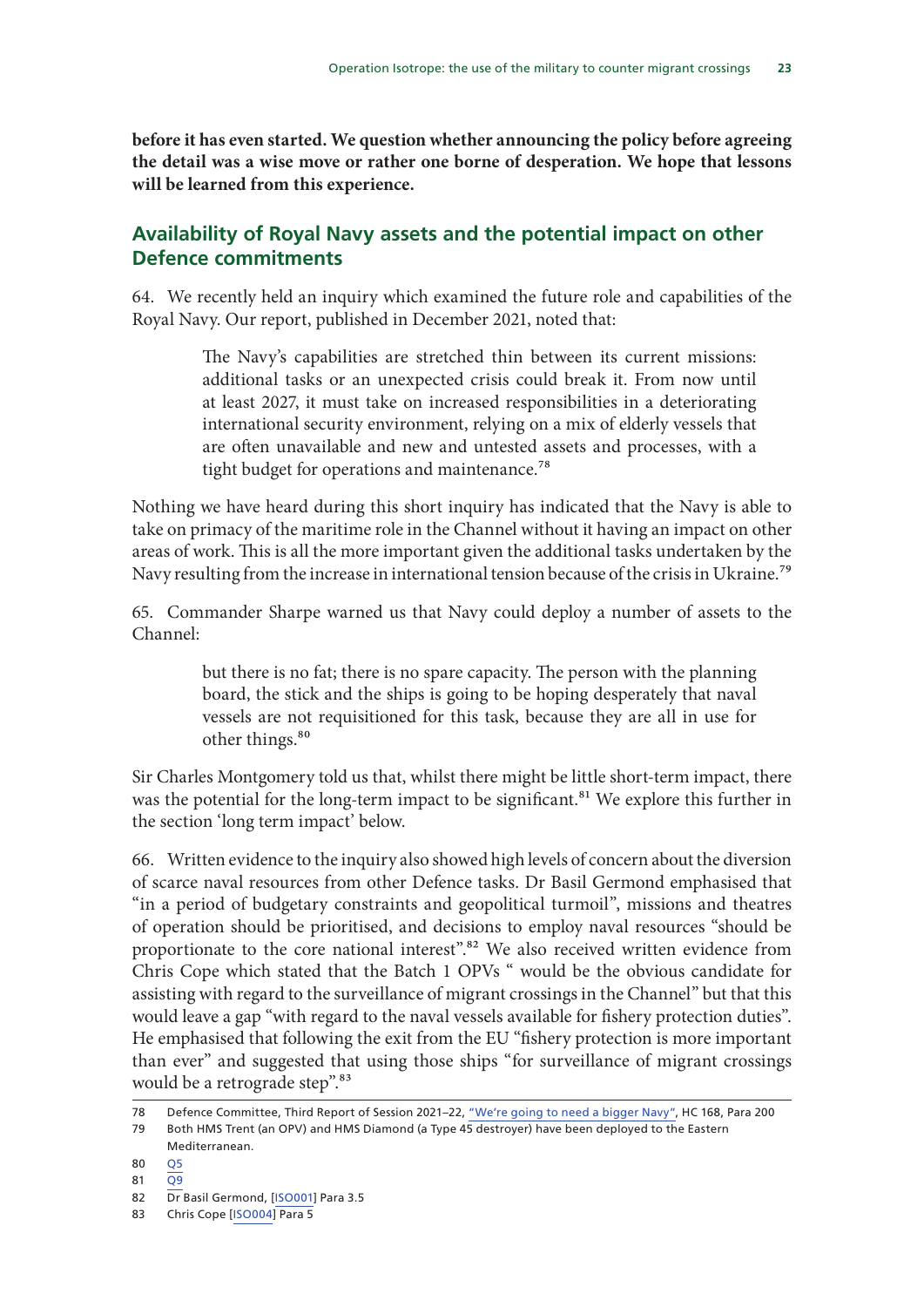67. Professor Tim Edmunds and Dr Scott Edwards noted that whereas the Royal Navy has many more ships suited to maritime security tasks (including "16 Archer class fast patrol boats, two scimitar class fast patrol boats, and eight of the larger and more capable River class offshore patrol vessels") all of these vessels "are already in high demand for maritime security tasks elsewhere". They explained that:

> Two of the Rivers—HMS Tamar and HMS Spey—are forward deployed to the Indo-Pacific region. The others are assigned to areas of longstanding UK interest, such as the Caribbean and the Falklands, or now patrol the UK's fishing waters following Brexit. Likewise, two of the Archers are deployed to the Gibraltar Squadron (alongside the two Scimitars), another two are assigned to security duties at HMNB Clyde, while the others play important roles with University Royal Naval Units. These commitments are only likely to multiply in future. The Indo-Pacific is of growing importance to the UK and RN, as the deployment of HMS Tamar and Spey as well as the despatch of a Carrier Strike Group to the region in 2021 demonstrate. Plenty of other maritime hotspots demand attention too: the North Atlantic, Black Sea and Gulf of Aden in particular. In that context, it seems unlikely the RN could commit additional vessels to the channel without this having a significant impact on important defence commitments elsewhere.<sup>84</sup>

As noted above, the Ukraine crisis increases the maritime hotspots which demand attention from the Navy.

68. The Minister for the Armed Forces told LBC Radio on 17 February 2022 that the Royal Navy will need "additional platforms that are appropriate to the task, you need a very low outboard height to be able to safely bring people from a dinghy into your vessel".<sup>85</sup> When asked in the House for further information he clarified that the intention was to explore whether the platforms could be leased or would need to be procured.<sup>86</sup> However, putting such a contract out to tender is likely to have an impact on the Defence budget. We explore this matter further below in the section 'Long-term impact, including budgetary responsibility'.

69. **It is clear that if Royal Navy vessels are to be committed to the operation in the Channel, some existing commitments will be given up. The Government ought to be clear, both with Parliament and the public what it is prioritising this task against and which commitments will be unfulfilled as a result.**

#### **Engagement with France**

70. It is clear that the UK can only manage the symptoms, rather than the cause, of this issue. To truly address it, the co-operation of the French Government is required. Sir Charles Montgomery told us that:

> I have always maintained that the really strategic answer for this lies upstream rather than in the channel or on the UK coastline. You could go really upstream to countries of origin and transit routes. If you cannot,

<sup>84</sup> Professor Tim Edmunds and Dr Scott Edwards, University of Bristol and SafeSeas [ISO006] Para 3.2–3

<sup>85</sup> LBC, Royal Navy ships patrolling Channel 'too high' to block migrant boats, minister admits, 17 February 2022

<sup>86</sup> HC Deb, 21 February 2022, col 7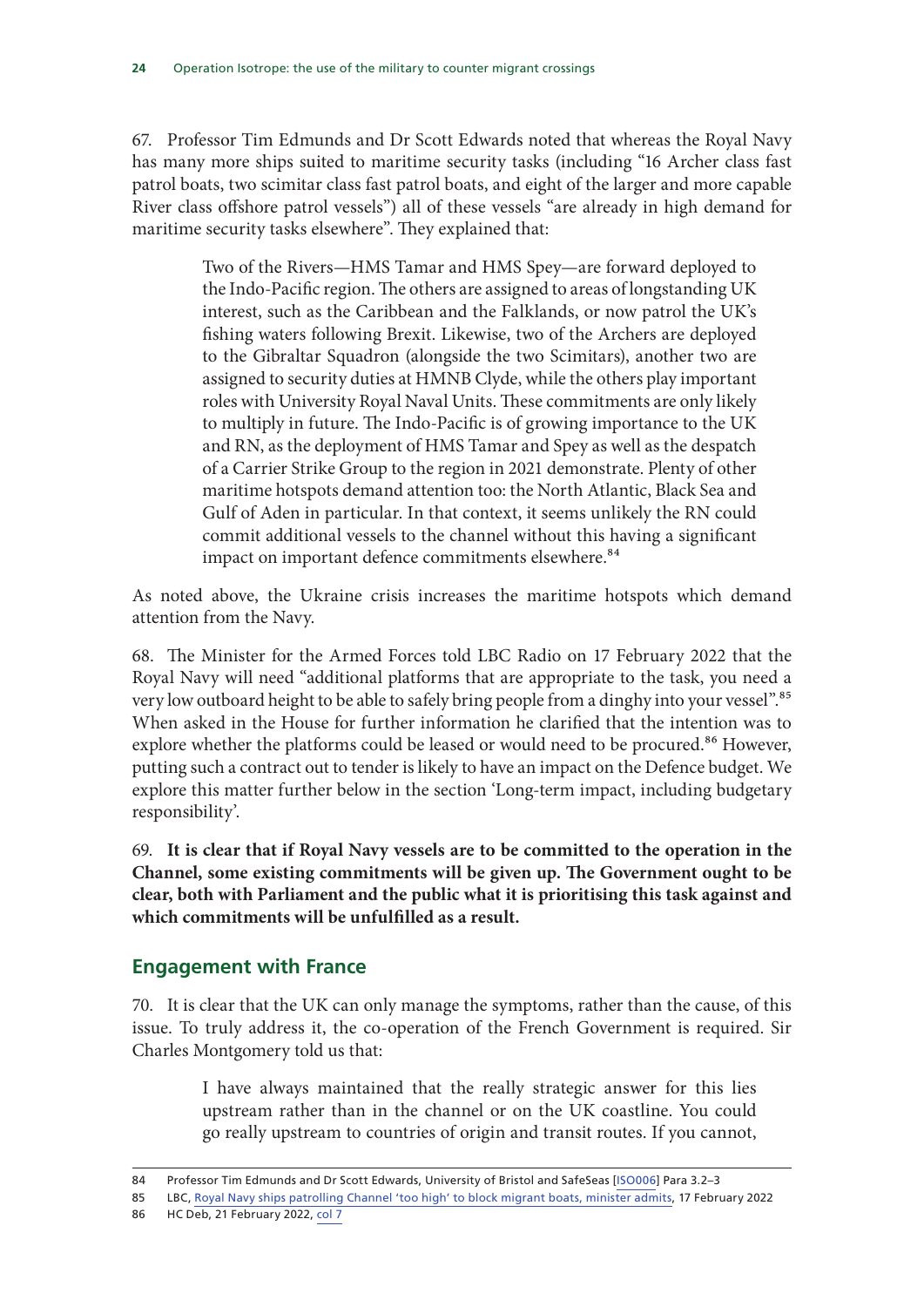the obvious place is France. There was a time when we did some—I would have to say this, even though I do not like to use the word—pretty intrusive things in France. Anybody who has been to see the Port of Calais, Dunkirk or the rail terminal at Coquelles will see what the UK did to make those ports secure. … That was done with a political understanding that it was in both countries' interests.87

Commander Sharpe agreed that there was little that the Navy could do to stop small boats launching from the French coastline, aside from further relationship building and understanding the status quo so as to assess the situation. He told us that: "In terms of striking this at source and squeezing the business model, this is absolutely outside the Navy's remit."88

71. It has been emphasised throughout that relations between the French and British Navies are very good (as are those of the Border Force and the National Crime Agency with their French counterparts). Sir Charles suggested that, notwithstanding the French election cycle, the Royal Navy's involvement may improve the relationship with the French on this particular issue.<sup>89</sup> However, concerns raised by the French member of the Assemblee nationale for Calais about the implications of using Royal Navy assets (including concerns that the Royal Navy might try to "invade French territorial seas to force boats back [to France]") suggest that reassurance beyond the French military is also required.<sup>90</sup> Whilst this task falls to the Home Office and the FCDO, it is incumbent upon the MOD to ensure that any Royal Navy deployment does not degrade either the military relationship or the overall UK-France relationship.

#### **Long-term impact, including budgetary responsibility**

72. Sir Charles Montgomery told us that in re-tasking, as a result of re-prioritisation:

What quite often go are areas that have very little short-term impact but will require managing in the long term. It may well be periods where assets were due to be giving their sailors either leave or training; it may be periods when ships or other assets were due to be in maintenance, which gets deferred; or it may indeed be operational tasking beyond operational training that is deemed to be a lower priority. … Both of the first two, that is to say leave/ training and maintenance, bring relatively little short-term pain, but quite often develop into longer term backlogs that need to be addressed. The impacts may not be seen until further downstream.<sup>91</sup>

73. Sir Charles was also concerned about the tasks which the Border Force was unable to carry out whilst it was focussed on immigration:

> First of all, we have 14,000 miles of coastline in this country. If you also take the various areas of legal control that we have over waters outlying, we have a massive maritime area to police. It is a fact that, in my time in command of Border Force, we were involved in really big operations on

91 Q9

<sup>87</sup> Q23

<sup>88 024</sup> 

<sup>89</sup> Q25–26

<sup>90</sup> Angie Hesham Abdo Ahmed [ISO002] Para 10–11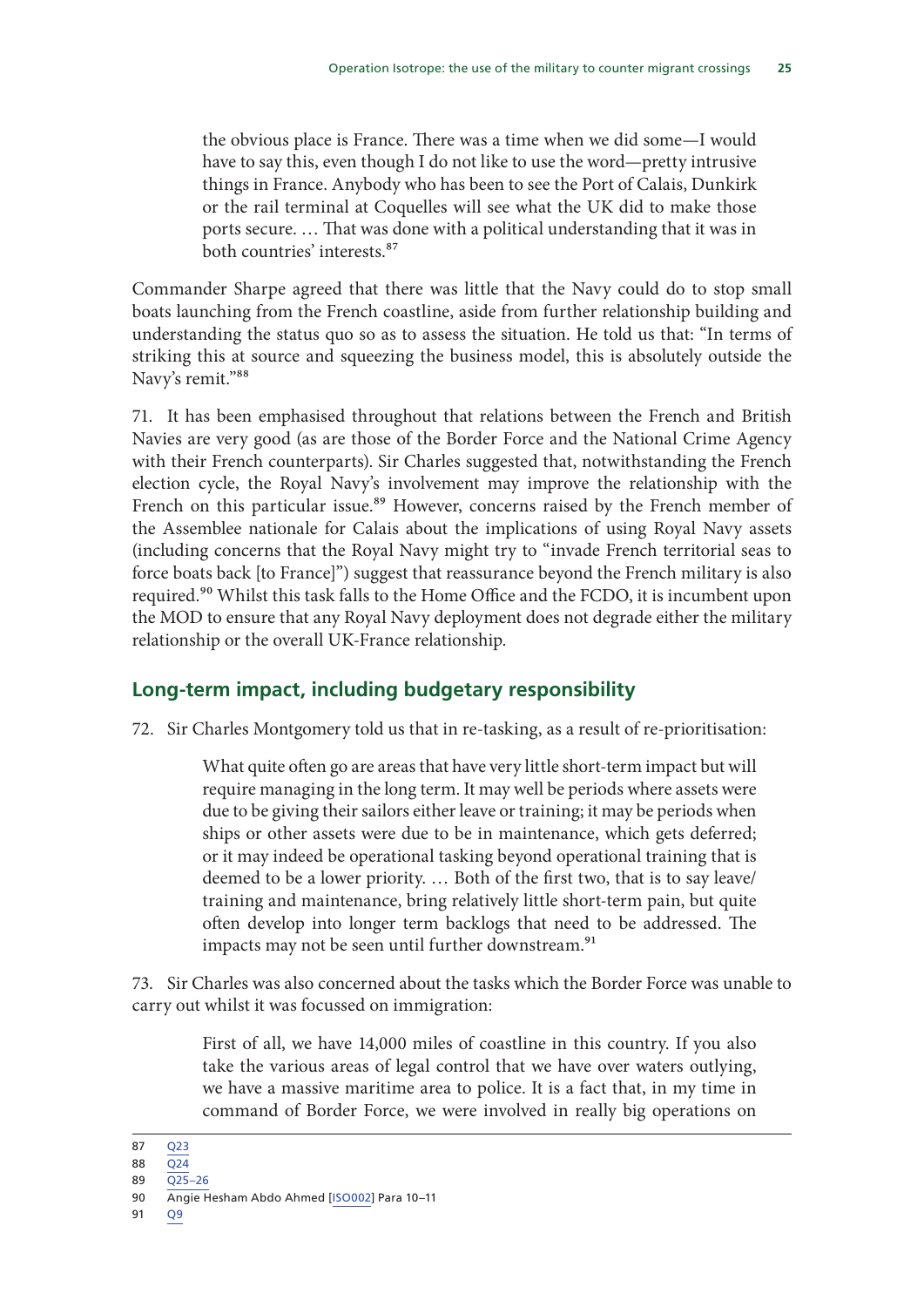counterterrorism and serious crime. In one seizure, we seized £500 million worth of cocaine. I was reading the other day that the Navy had seized one worth £15 million. That is fantastic, but it gives you an idea of the sorts of things that Border Force is doing in the maritime area, as well as customs control.

It seems to me that the debate about Border Force and its maritime capabilities is all getting a bit focused on immigration through the channel. That concerns me a bit, because there is a hell of a lot else that is happening in this country that is at least as damaging, if not more, to our national security than the numbers coming across the channel. I fear that Border Force is being sucked overly into that.<sup>92</sup>

74. One option explored in our evidence session was the commissioning of the private sector to carry out tasks in the Channel. Commander Sharpe told us that he had concerns about command and control issues; legality issues; and Rules of Engagement issues such as under what regulations and under whose law they are operating.<sup>93</sup> However, Sir Charles Montgomery spoke of his experience of having relied on support from the private sector:

> We operated with the private sector in the east Mediterranean. You may not know, but we deployed two Border Force cutters to the Mediterranean at the height of the crisis. We took under control then two ships taken up from trade, as they are termed. They were fabulous enhancements to capability, really terrific, and integrated very closely. I did not sense that there were legal difficulties, as Tom has highlighted, in that operation. In the main, it was humanitarian, rather than enforcement. The private sector does have capabilities that I am sure can be well integrated.<sup>94</sup>

75. However, there is no doubt that (as noted in para 68) this would have a further impact on the Defence budget given that this is not a MACA request but rather, costs will lie where they fall. When we asked about the impact on the Defence budget, Sir Charles pointed out that the cost would depend both on what the Navy is going to provide (i.e. assets in the Channel as well as the command and control element) and for how long.<sup>95</sup> We note that the Minister for Armed Forces told the House that there were ongoing discussions with the Treasury about additional funding for "novel capabilities" but we note that that has not (as yet) been confirmed.

76. **The Defence budget (despite its recent uplift and multi-year commitment) is already inadequate. Adding responsibility for immigration without a further uplift in the budget takes scarce resources from an already overstretched Department. We do not understand why this operation is not being treated as a MACA request and accordingly resourced by the Home Office.**

#### **Reputational risk**

77. The final criticism levelled at the Government's plan is the potential for reputational risk to the Royal Navy. Commander Sharpe told us that:

- 94 Q30
- 95 Q32

<sup>92</sup> Q29

<sup>93</sup> Q28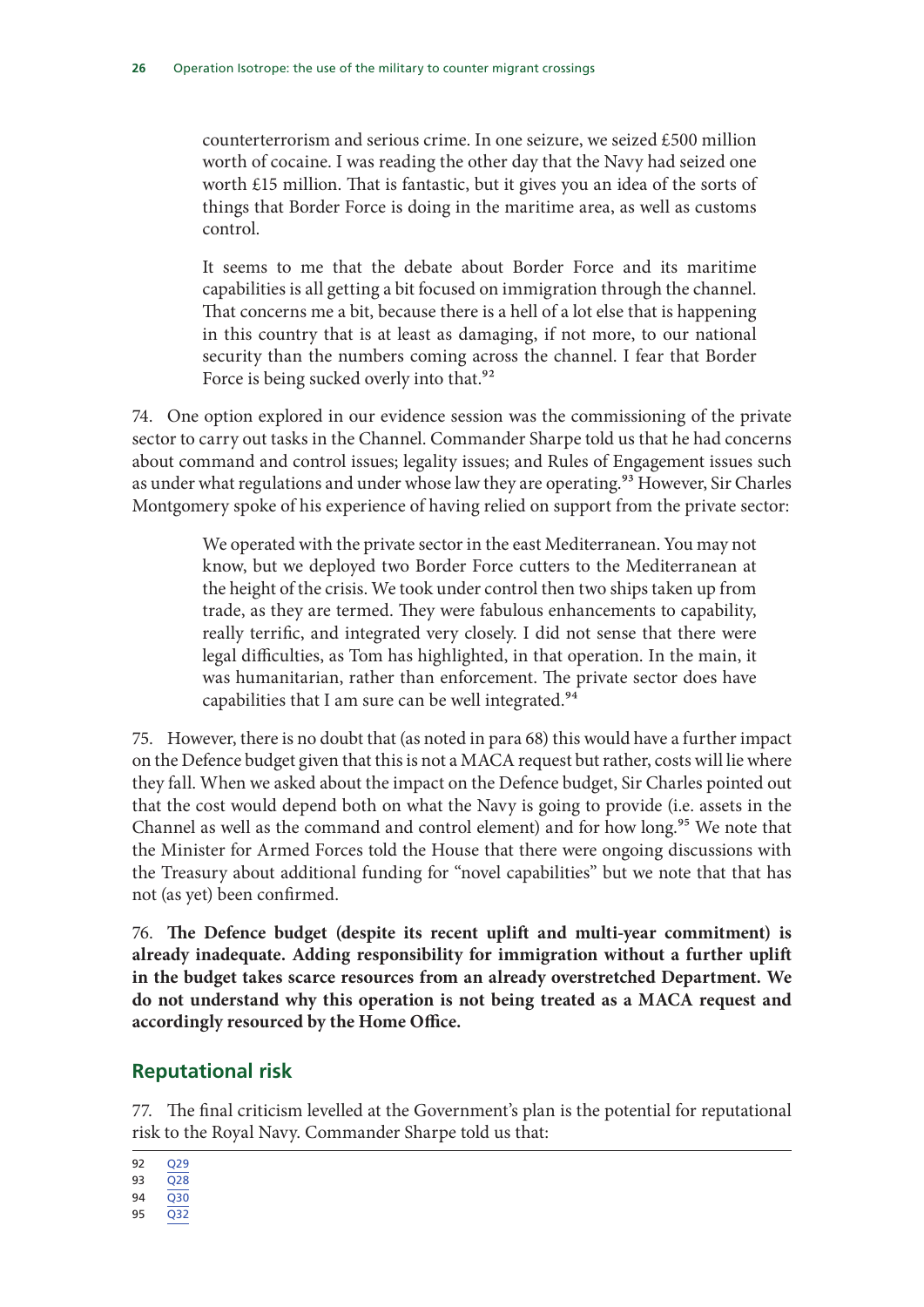There is a reputational impact to this, no question, which the Navy comms team will be dealing with. … Arriving in Dover full of migrants and with a white ensign on the back is reputational damage to the Royal Navy. … In terms of avoiding becoming a taxi service, this is why it is not just about throwing more ships into the  $mix^{96}$ 

Both he and Sir Charles Montgomery were clear that the presence of Royal Navy ships in the Channel had the potential to increase the migrant flow. Sir Charles warned: "If your strategic objective is to stop the migratory flow, do not do that. All it does is encourage it."<sup>97</sup> However, he felt that if the strategic objective was to ensure that all of those in the boats were brought ashore and processed then "as long as it is properly communicated, the Royal Navy's task becomes much less reputationally damaging, because what it is doing is bringing people in for proper processing. Therefore, the mission is being successfully accomplished."98

78. Whilst the MOD are willing to acknowledge this as the strategic objective, it does not appear that the Home Office are. As long as the Home Office continue to insist that the objective is deterrence (without acknowledging the role of the Royal Navy is to bring migrants ashore) then the operation will have the potential to cause reputational risk to the Royal Navy and UK Defence as a whole.

79. **Operation Isotrope's potential to cause reputational damage to the Royal Navy (and even UK Defence as a whole) is significant. That risk comes from a number of areas: those who believe that this is not a defence task (but rather ought to be carried out by civil authorities); those who believe that the Royal Navy ought to have other, more pressing priorities; and those who believe that the Royal Navy is ineffective in the role, instead becoming a 'taxi service' for those crossing the Channel. This reputational damage could likely be countered by clear messaging of what the expectations are upon Royal Navy assets in the Channel and cross-Government agreement of the strategic objective of the operation. However, we have not seen any evidence that that will happen.**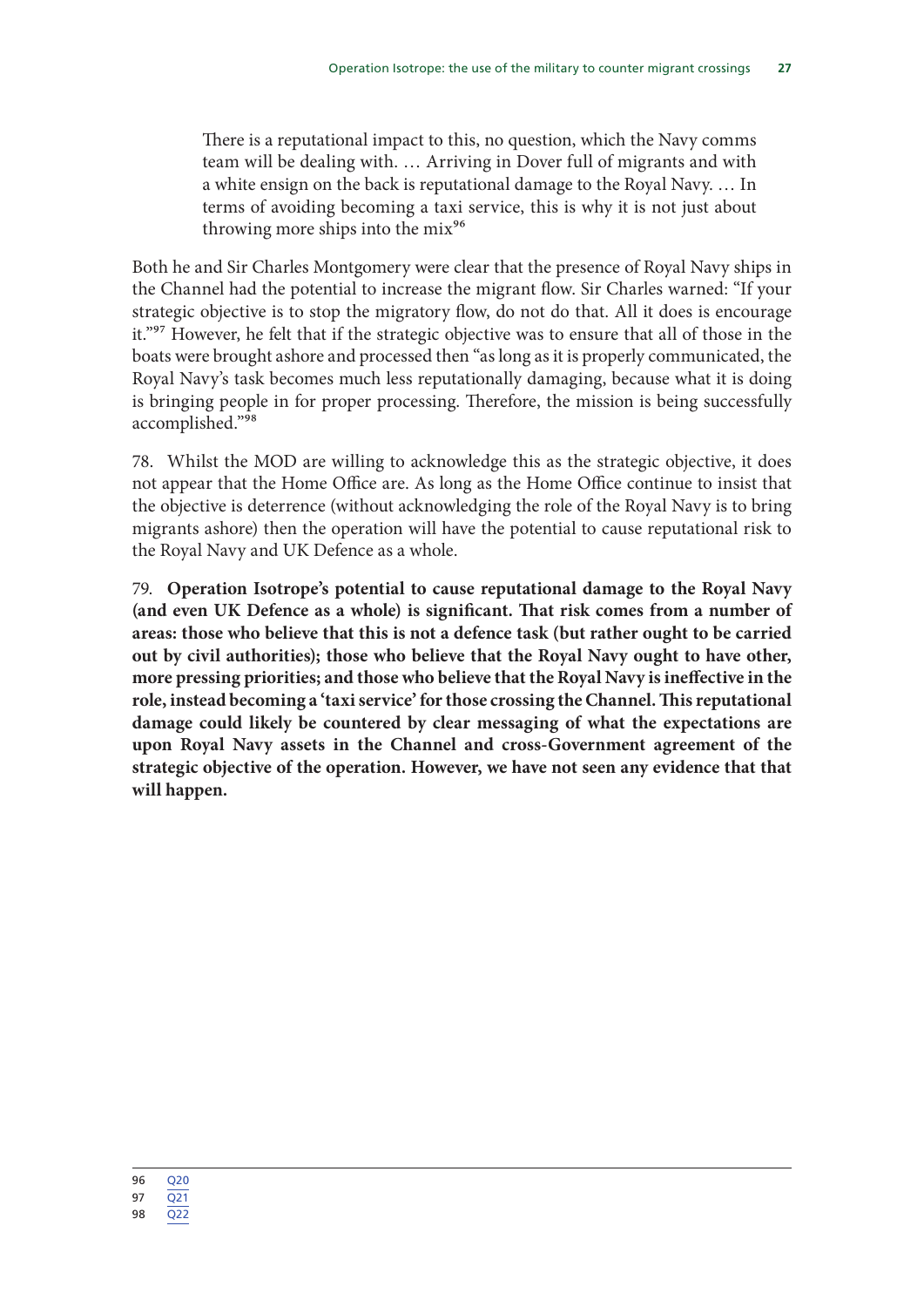## **5** Conclusions

80. **The manner in which this decision was announced leaves a lot to be desired. The confusion around the ways and means which will be used to achieve the strategic objective (let alone the strategic objective itself) is unhelpful and does not lend itself to effective scrutiny, particularly when Ministers provide the bare minimum of information. This is compounded by the fact that, more than six weeks after the decision had been announced and we had requested more information from them, we have not received any evidence, written or oral from either of the Departments involved.**

81. **Furthermore, this operation distracts from other Defence tasks, which is a particular concern given the shortfalls we identified in our recent Report 'We're going to need a bigger Navy'. The operation will likely have long-term impacts on training, personnel leave allocation and asset maintenance. It is also unclear why Op Isotrope is not being funded under the normal MACA arrangements. The reputational risk to the Royal Navy, particularly if this becomes a long-term operation, is significant. We can see few positives and many negatives should the Royal Navy assume primacy as suggested.**

82. **In short, the Government has not attempted to persuade us that Operation Isotrope is anything but an ill-defined policy, prematurely announced. The best case scenario for the Royal Navy is that it will leave with its reputation unharmed: there is no prospect of leaving with its reputation enhanced.**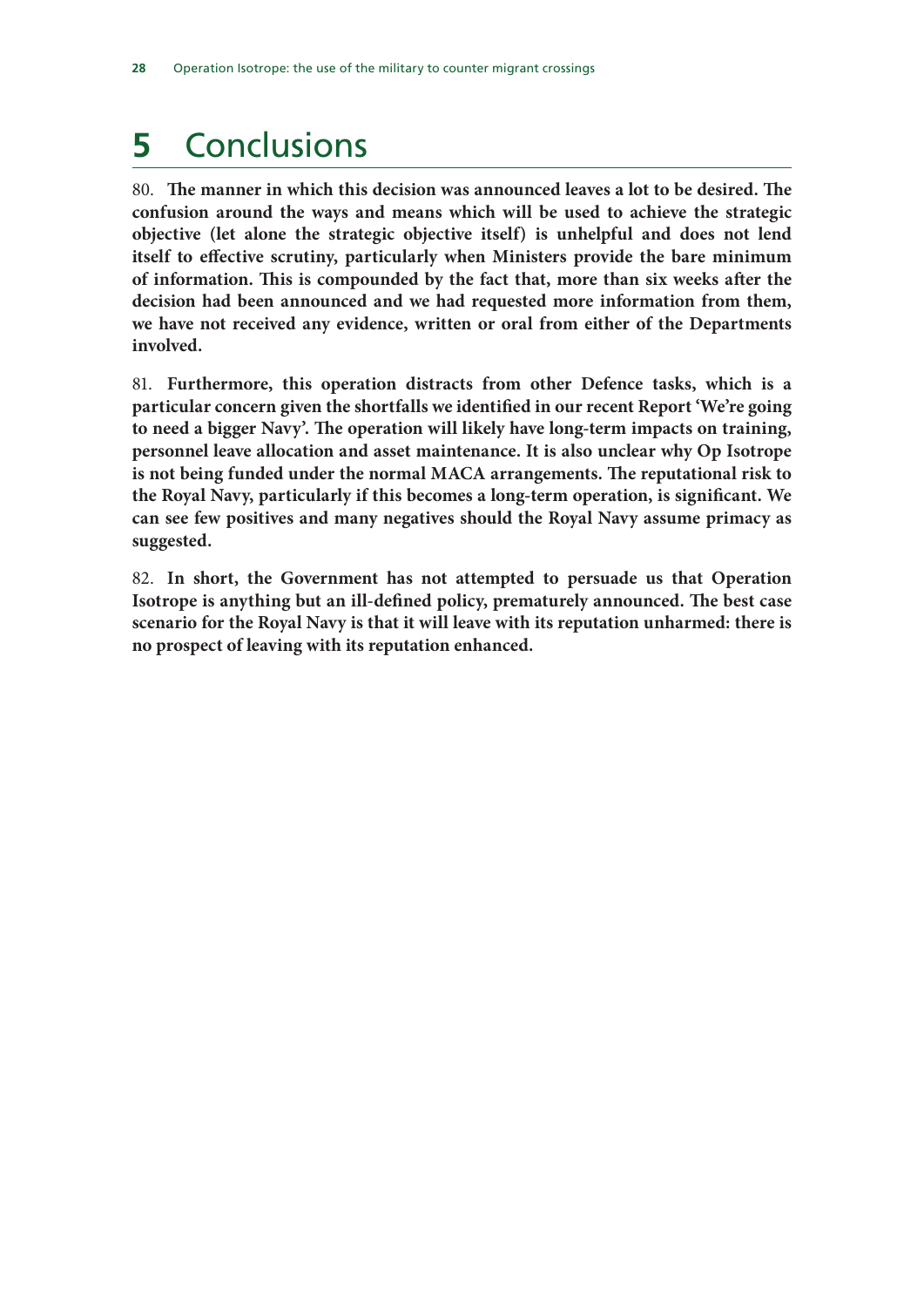## Conclusions and recommendations

#### Our inquiry

1. The announcement of this policy appears to have been made prematurely. When the Government has been asked for details, it has consistently responded that these were being worked out. Announcing a policy before finalising the details is bad practice, particularly when that policy area is so sensitive. We question why such a premature announcement was made. (Paragraph 4)

#### Migrant crossings of the Channel

2. In line with our general policy on shipbuilding, we call on the Home Office to ensure that any new vessels are built in British yards, to ensure national capacity is maintained (Paragraph 11)

#### Criticism of the policy

- 3. A successful military strategy requires clear ends, ways and means. The ends (or in this case the objectives) are anything but. The MOD appears to regard its objective as ensuring that no migrant lands on their own terms, but the Home Office sees the objective as deterrence. Whilst these are not mutually exclusive, nor do they necessarily reinforce each other. The MoD's objective is in any case at best incoherent, since the migrants' over-riding aim is to land in the UK, regardless of whether or not on their own terms. (Paragraph 52)
- 4. We are seriously concerned by the lack of a clear endpoint for this operation. Restoring public confidence in the immigration system is a task at which numerous governments have failed. It is not a task Defence is equipped to undertake. The MOD has its own policy failings which it needs to remedy – it should not be made responsible for the failings of other government departments as well. (Paragraph 56)
- 5. *We recommend that the Home Office and the MOD agree realistic indicators of success and explain them to both Houses of Parliament. Furthermore, we recommend that an agreed date for the operation to be handed over to the Border Force is published, with the option of extension if so required. This cannot be an open-ended deployment, occupying scarce Royal Naval vessels and personnel.* (Paragraph 57)
- 6. We believe that the Government ought to reconsider its refusal to publish the details of strategic and operational responsibility. This confusion around where responsibility for the policy lies is compounded by the fact that, as noted above, the solution to this issue does not lie at sea and therefore is outside the control of the Royal Navy (and indeed the MOD), despite its assuming primacy of the maritime operation. The fact that, six weeks on from the initial announcement, the Government is still unable (or unwilling) to answer questions about this issue does not inspire confidence. (Paragraph 60)
- 7. A public disagreement between two great offices of state, played out in the House and on Twitter, is deeply unedifying. If one of the objectives is to restore public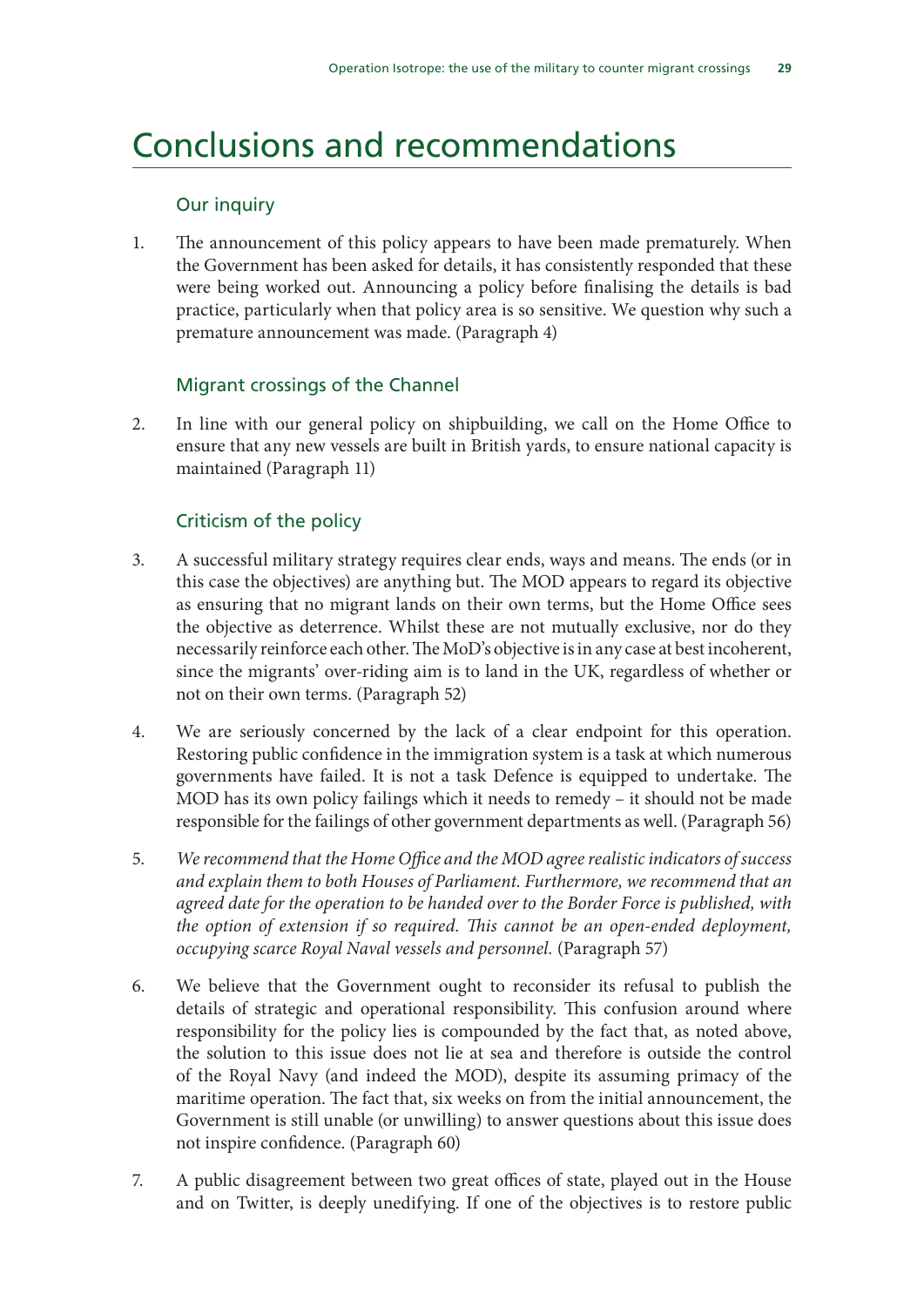confidence then this disagreement has done the opposite and the operation has failed before it has even started. We question whether announcing the policy before agreeing the detail was a wise move or rather one borne of desperation. We hope that lessons will be learned from this experience. (Paragraph 63)

- 8. It is clear that if Royal Navy vessels are to be committed to the operation in the Channel, some existing commitments will be given up. The Government ought to be clear, both with Parliament and the public what it is prioritising this task against and which commitments will be unfulfilled as a result. (Paragraph 69)
- 9. The Defence budget (despite its recent uplift and multi-year commitment) is already inadequate. Adding responsibility for immigration without a further uplift in the budget takes scarce resources from an already overstretched Department. We do not understand why this operation is not being treated as a MACA request and accordingly resourced by the Home Office. (Paragraph 76)
- 10. Operation Isotrope's potential to cause reputational damage to the Royal Navy (and even UK Defence as a whole) is significant. That risk comes from a number of areas: those who believe that this is not a defence task (but rather ought to be carried out by civil authorities); those who believe that the Royal Navy ought to have other, more pressing priorities; and those who believe that the Royal Navy is ineffective in the role, instead becoming a 'taxi service' for those crossing the Channel. This reputational damage could likely be countered by clear messaging of what the expectations are upon Royal Navy assets in the Channel and cross-Government agreement of the strategic objective of the operation. However, we have not seen any evidence that that will happen. (Paragraph 79)

#### **Conclusions**

- 11. The manner in which this decision was announced leaves a lot to be desired. The confusion around the ways and means which will be used to achieve the strategic objective (let alone the strategic objective itself) is unhelpful and does not lend itself to effective scrutiny, particularly when Ministers provide the bare minimum of information. This is compounded by the fact that, more than six weeks after the decision had been announced and we had requested more information from them, we have not received any evidence, written or oral from either of the Departments involved. (Paragraph 80)
- 12. Furthermore, this operation distracts from other Defence tasks, which is a particular concern given the shortfalls we identified in our recent Report 'We're going to need a bigger Navy'. The operation will likely have long-term impacts on training, personnel leave allocation and asset maintenance. It is also unclear why Op Isotrope is not being funded under the normal MACA arrangements. The reputational risk to the Royal Navy, particularly if this becomes a long-term operation, is significant. We can see few positives and many negatives should the Royal Navy assume primacy as suggested. (Paragraph 81)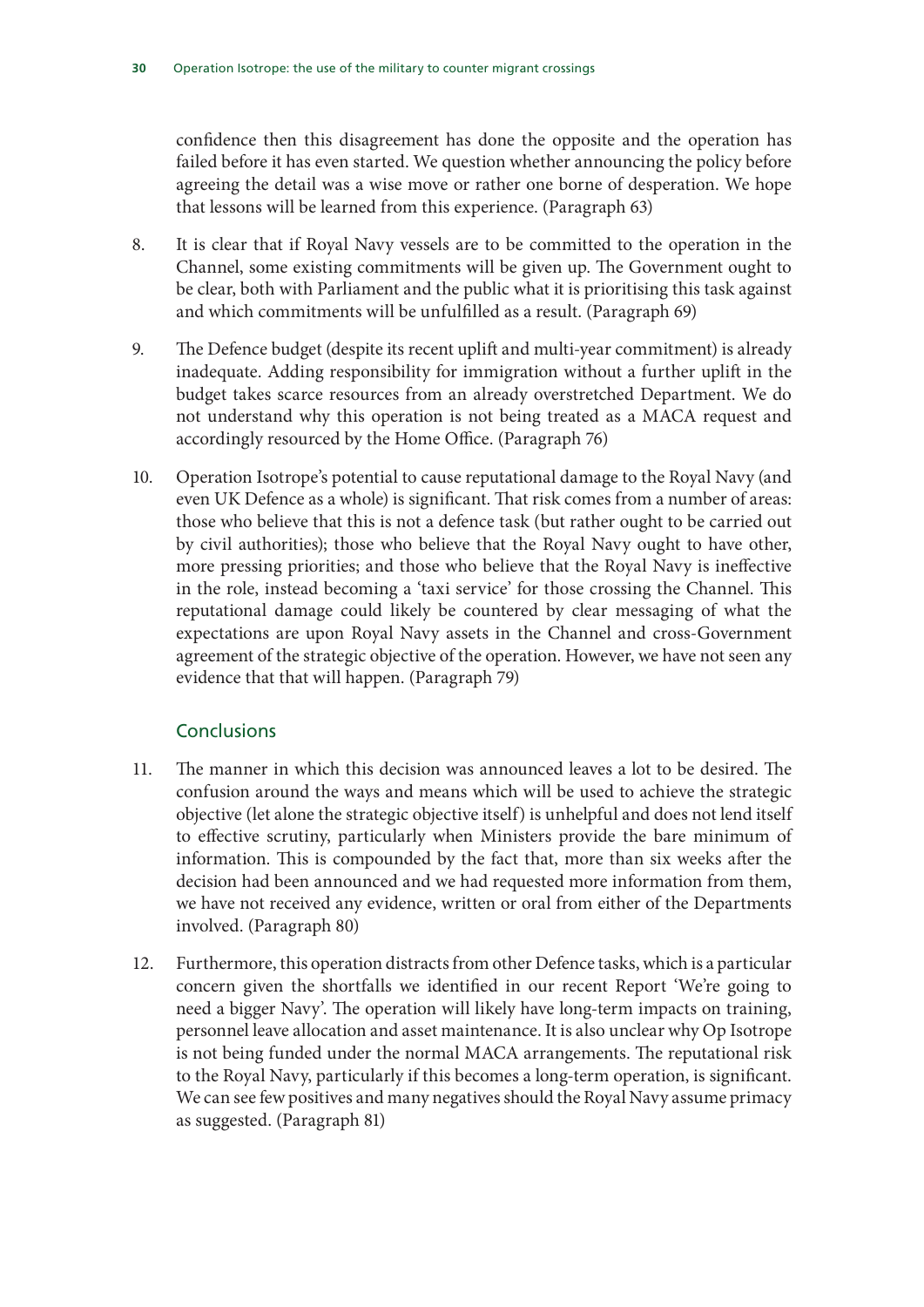13. In short, the Government has not attempted to persuade us that Operation Isotrope is anything but an ill-defined policy, prematurely announced. The best case scenario for the Royal Navy is that it will leave with its reputation unharmed: there is no prospect of leaving with its reputation enhanced. (Paragraph 82)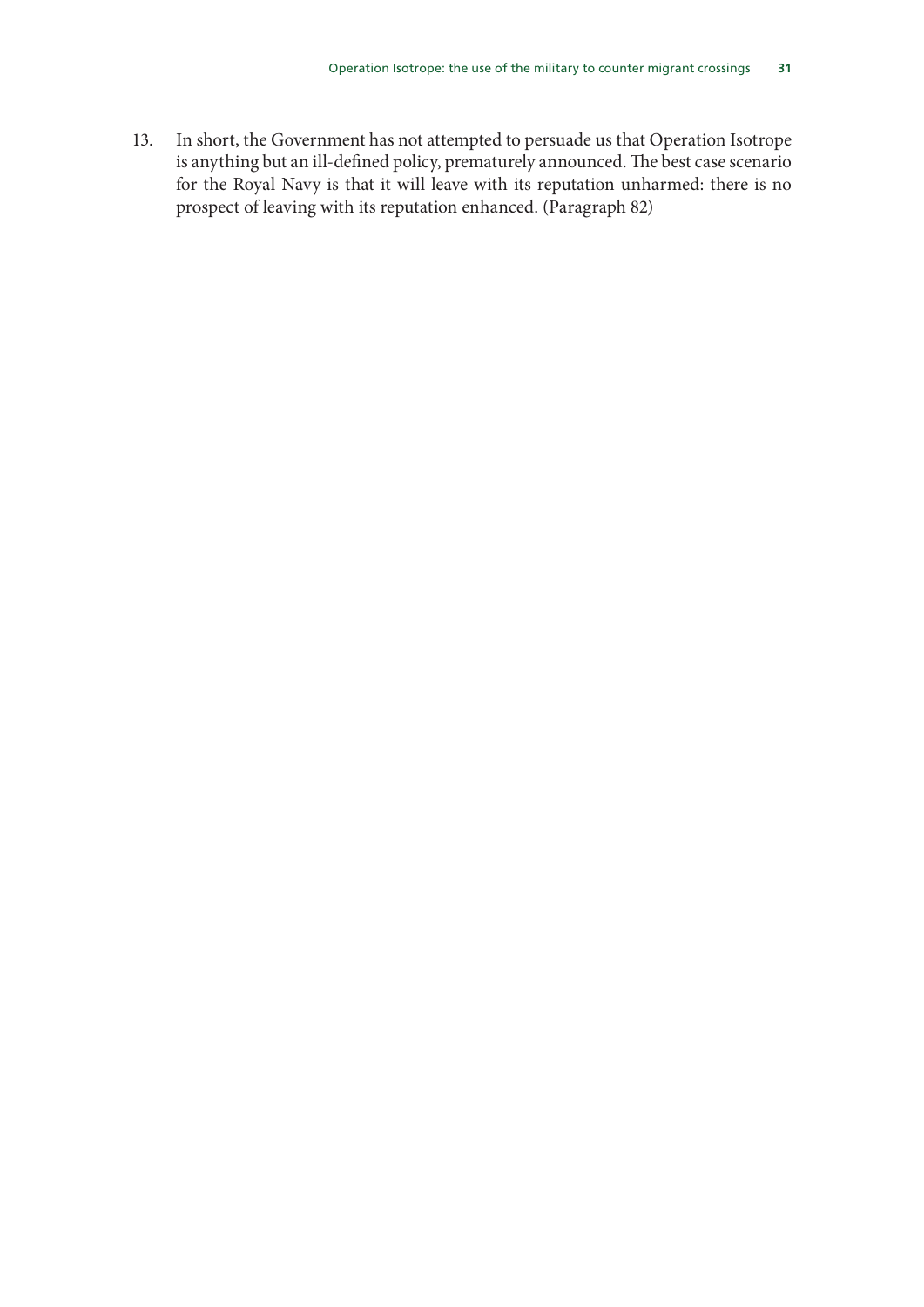## Formal minutes

#### **Tuesday 8 March 2022**

Physical meeting Members present John Spellar, in the Chair Stuart Anderson Sarah Atherton Dave Doogan Richard Drax Mark Francois Kevan Jones Emma Lewell-Buck Gavin Robinson Derek Twigg

#### *Operation Isotrope: the use of the military to counter migrant crossings*

Draft Report (*Operation Isotrope: the use of the military to counter migrant crossings*), proposed by the Chair, brought up and read.

*Ordered*, That the draft Report be read a second time, paragraph by paragraph.

Paragraphs 1 to 82 read and agreed to.

Summary agreed to.

*Resolved*, That the Report be the Fourth Report of the Committee to the House.

*Ordered*, That the Chair make the Report to the House.

*Ordered*, That embargoed copies of the Report be made available (Standing Order No. 134).

#### **Adjournment**

Adjourned till Tuesday 15 March 2022 at 2.00pm.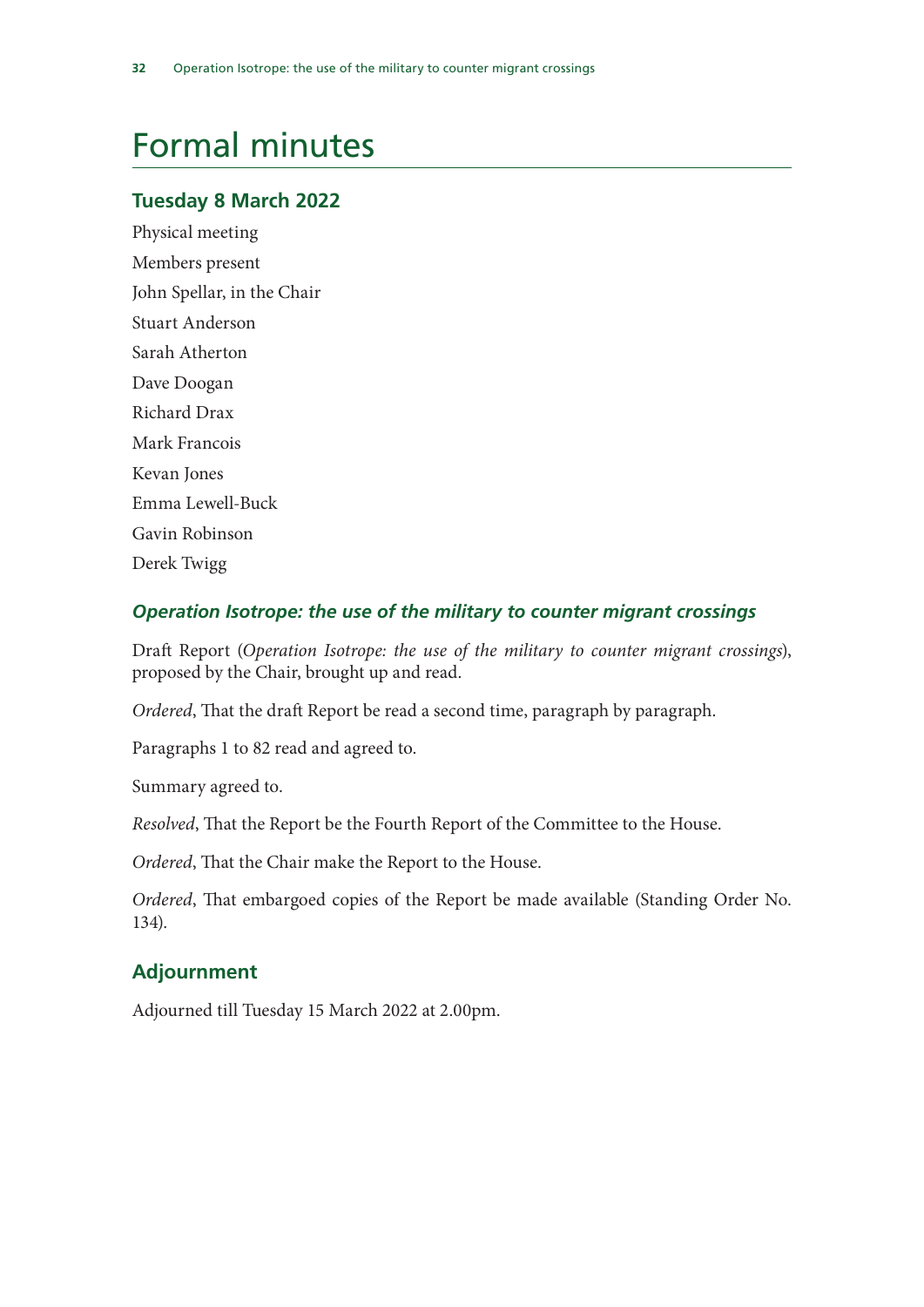### **Witnesses**

The following witnesses gave evidence. Transcripts can be viewed on the inquiry publications page of the Committee's website.

#### **Wednesday 26 January 2022**

| Vice Admiral Sir Charles Montgomery KBE; Commander Tom Sharpe OBE | $Q1 - 38$ |
|-------------------------------------------------------------------|-----------|
|-------------------------------------------------------------------|-----------|

### Published written evidence

The following written evidence was received and can be viewed on the inquiry publications page of the Committee's website.

ISO numbers are generated by the evidence processing system and so may not be complete.

- 1 Abdo, Ms Angie Hesham (Sea Power and Chinese politics expert , Hull University) (ISO0002)
- 2 Channel Rescue (ISO0008)
- 3 Cope, Chris (ISO0004)
- 4 Cowan, James (ISO0005)
- 5 Drone Wars UK (ISO0003)
- 6 Edwards, Dr Scott (Research Associate, University of Bristol and SafeSeas); and Edmunds, Professor Tim (Professor, University of Bristol and SafeSeas) (ISO0006)
- 7 Germond, Dr Basil (Senior Lecturer, Lancaster University) (ISO0001)
- 8 Harland & Wolff (ISO0009)
- 9 London, Mr James (Retired Army Officer) (ISO0007)
- 10 Thales UK (ISO0011)
- 11 Zambellas, Admiral Sir George (ISO0010)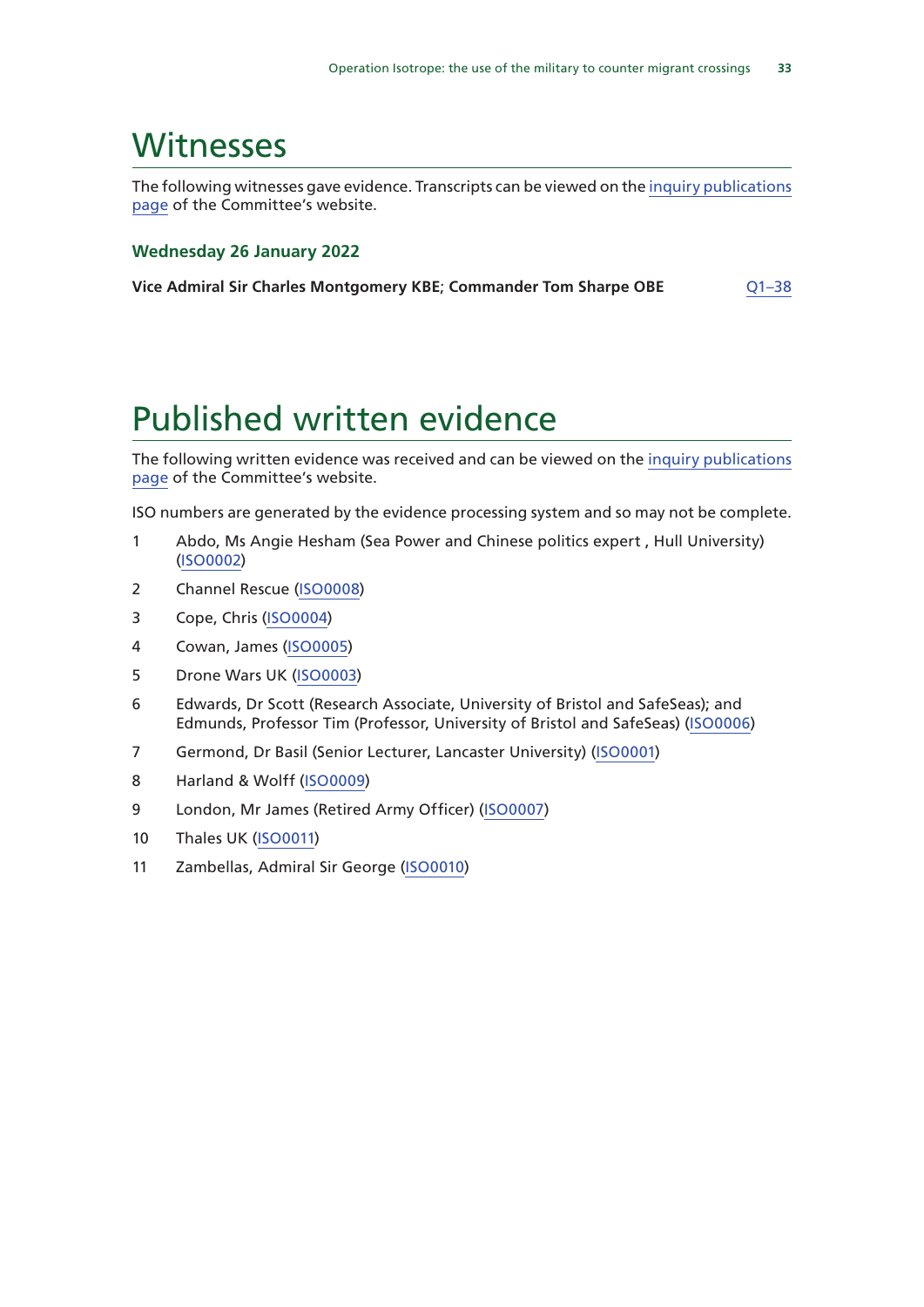## List of Reports from the Committee during the current Parliament

All publications from the Committee are available on the publications page of the Committee's website.

#### **Session 2021–22**

| <b>Number</b>   | Title                                                                                                                                                    | Reference      |
|-----------------|----------------------------------------------------------------------------------------------------------------------------------------------------------|----------------|
| 1st             | <b>Russia and Ukraine border tensions</b>                                                                                                                | <b>HC 167</b>  |
| 2 <sub>nd</sub> | Protecting those who protect us: Women in the Armed<br>Forces from Recruitment to Civilian Life                                                          | <b>HC 154</b>  |
| 3rd             | "We're going to need a bigger Navy"                                                                                                                      | <b>HC 168</b>  |
| 1st Special     | Obsolescent and outgunned: the British Army's armoured<br>vehicle capability: Government Response to the Committee's<br>Fifth Report of Session 2019-21  | <b>HC 221</b>  |
| 2nd<br>Special  | Manpower or mindset: Defence's contribution to the<br>UK's pandemic response: Government Response to the<br>Committee's Sixth Report of Session 2019-21  | <b>HC 552</b>  |
| 3rd<br>Special  | Russia and Ukraine border tensions: Government Response<br>to the Committee's First Report                                                               | <b>HC 725</b>  |
| 4th<br>Special  | Protecting those who protect us: Women in the Armed<br>Forces from Recruitment to Civilian Life: Government<br>Response to the Committee's Second Report | <b>HC 904</b>  |
| 5th<br>Special  | Fifth Special Report - "We're going to need a bigger Navy":<br>Government Response to the Committee's Third Report                                       | <b>HC 1160</b> |

#### **Session 2019–21**

| <b>Number</b>   | Title                                                                                                                                                       | Reference     |
|-----------------|-------------------------------------------------------------------------------------------------------------------------------------------------------------|---------------|
| 1st             | In Search of Strategy-The 2020 Integrated Review                                                                                                            | <b>HC 165</b> |
| 2 <sub>nd</sub> | The Security of 5G                                                                                                                                          | <b>HC 201</b> |
| 3rd             | Pre-appointment hearing for the Service Complaints<br>Ombudsman                                                                                             | <b>HC 989</b> |
| 4th.            | Foreign Involvement in the Defence Supply Chain                                                                                                             | <b>HC 699</b> |
| 5th             | Obsolescent and outgunned: the British Army's armoured<br>vehicle capability                                                                                | <b>HC 659</b> |
| 6th             | Manpower or mindset: Defence's contribution to the UK's<br>pandemic response                                                                                | <b>HC 357</b> |
| 1st             | Armed Forces Covenant Annual Report 2018: Government<br>Response to the Committee's Eighteenth Report of Session<br>$2017 - 19$                             | <b>HC 162</b> |
| 2 <sub>nd</sub> | Drawing a Line: Protecting Veterans by a Statute of<br>Limitations: Government Response to the Defence<br>Committee's Seventeenth Report of Session 2017-19 | <b>HC 325</b> |